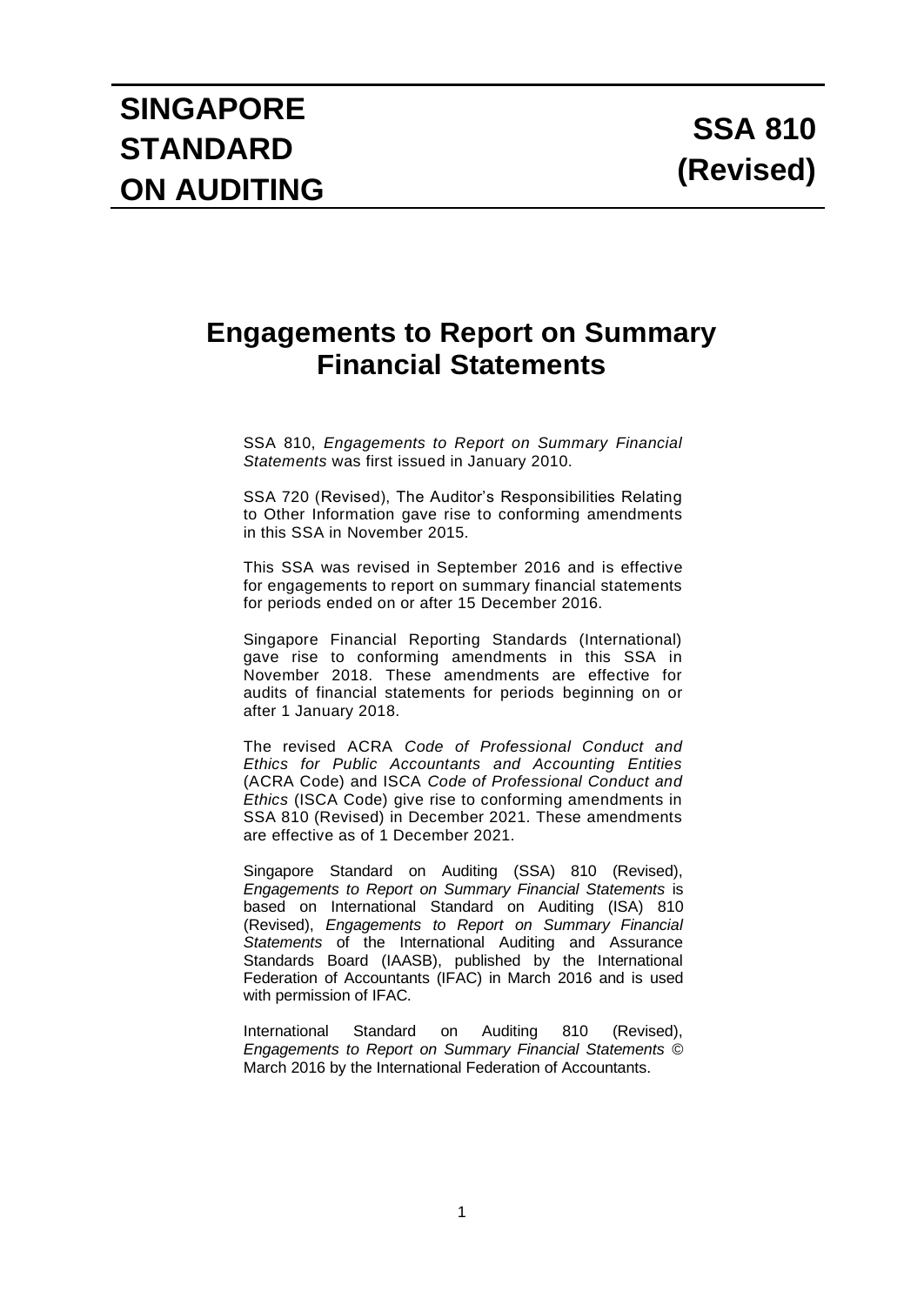# **SINGAPORE STANDARD ON AUDITING 810 (REVISED) ENGAGEMENTS TO REPORT ON SUMMARY FINANCIAL STATEMENTS**

(Effective for engagements to report on summary financial statements for periods beginning on or after 1 January 2018)

# **CONTENTS**

#### **Paragraph**

| <b>Introduction</b>                                                                                                    |                |
|------------------------------------------------------------------------------------------------------------------------|----------------|
| Scope of this SSA                                                                                                      | 1              |
| <b>Effective Date</b>                                                                                                  | $\overline{2}$ |
| <b>Objectives</b>                                                                                                      | 3              |
| <b>Definitions</b>                                                                                                     | $\overline{4}$ |
| <b>Requirements</b>                                                                                                    |                |
| <b>Engagement Acceptance</b>                                                                                           | $5 - 7$        |
| Nature of Procedures                                                                                                   | 8              |
| Form of Opinion                                                                                                        | $9 - 11$       |
| Timing of Work and Events Subsequent to the Date of the Auditor's Report on the<br><b>Audited Financial Statements</b> | $12 - 13$      |
| Information in Documents Containing Summary Financial Statements                                                       | $14 - 15$      |
| Auditor's Report on Summary Financial Statements                                                                       | $16 - 21$      |
| Restriction on Distribution or Use or Alerting Readers to the Basis of Accounting                                      | 22             |
| Comparatives                                                                                                           | $23 - 24$      |
| Unaudited Supplementary Information Presented with Summary Financial Statements                                        | 25             |
| <b>Auditor Association</b>                                                                                             | $26 - 27$      |
| <b>Application and Other Explanatory Material</b>                                                                      |                |
| <b>Engagement Acceptance</b>                                                                                           | $A1 - A7$      |
| Evaluating the Availability of the Audited Financial Statements                                                        | A8             |
| Form of Opinion                                                                                                        | A9             |
| Timing of Work and Events Subsequent to the Date of the Auditor's Report on the<br><b>Audited Financial Statements</b> | A10            |
| Information in Documents Containing Summary Financial Statements                                                       | $A11 - A16$    |
| Auditor's Report on Summary Financial Statements                                                                       | $A17 - A23$    |
| Comparatives                                                                                                           | A24-A25        |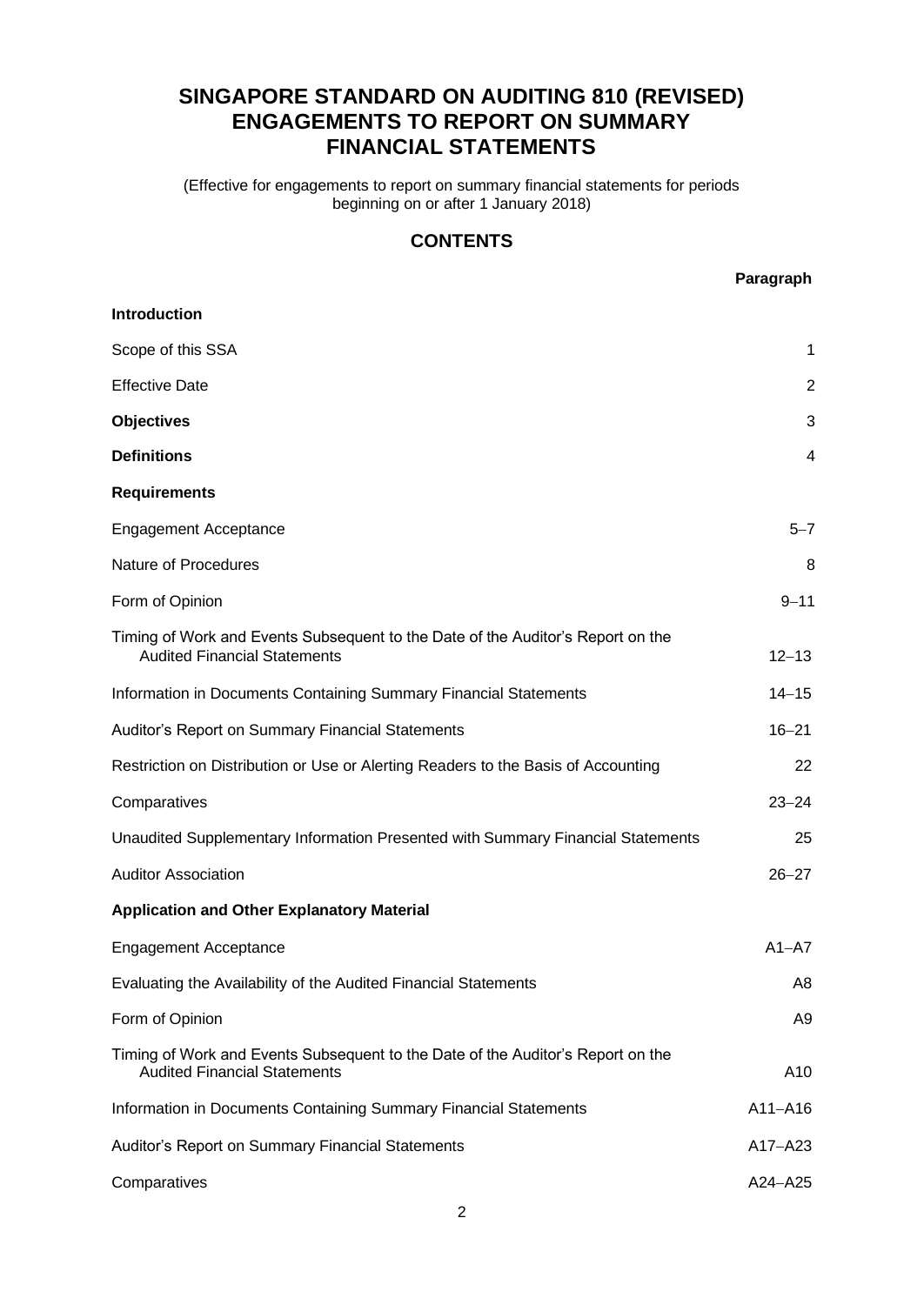Unaudited Supplementary Information Presented with Summary Financial Statements A26

Auditor Association **A27** 

Appendix: Illustrations of Independent Auditor's Reports on Summary Financial Statements

Singapore Standard on Auditing (SSA) 810 (Revised), *Engagements to Report on Summary Financial Statements*, should be read in conjunction with SSA 200, *Overall Objectives of the Independent Auditor and the Conduct of an Audit in Accordance with Singapore Standards on Auditing*.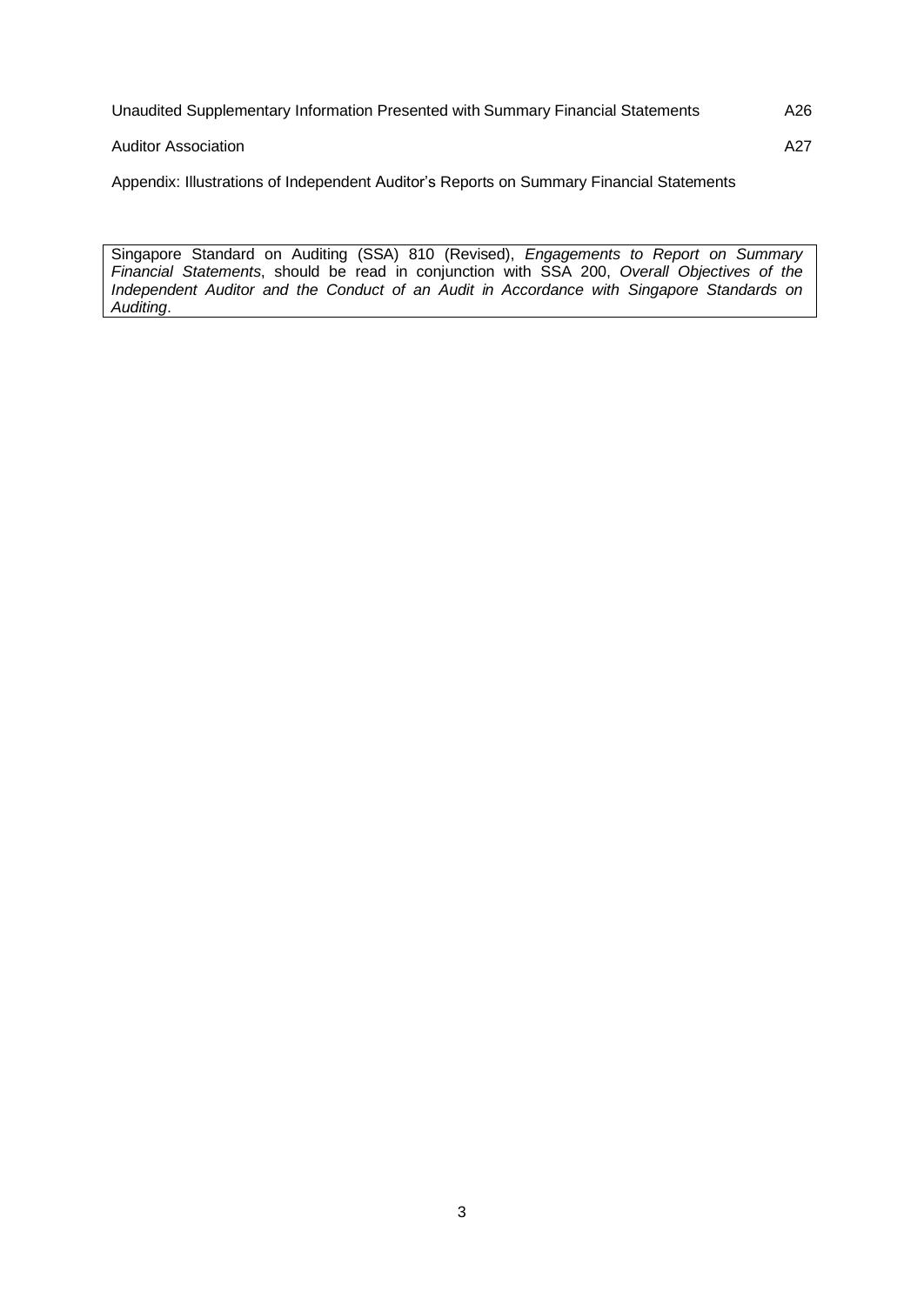# **SINGAPORE STANDARD ON AUDITING**

# **Foreword**

This Standard is based on International Standard on Auditing 810 (Revised), with such amendments as were considered appropriate for local adoption.

# **Introduction**

# **Scope of this SSA**

1. This Singapore Standard on Auditing (SSA) deals with the auditor's responsibilities relating to an engagement to report on summary financial statements derived from financial statements audited in accordance with SSAs by that same auditor.

# **Effective Date**

2. This SSA is effective for engagements to report on summary financial statements for periods beginning on or after 1 January 2018.

# **Objectives**

- 3. The objectives of the auditor are:
	- (a) To determine whether it is appropriate to accept the engagement to report on summary financial statements; and
	- (b) If engaged to report on summary financial statements:
		- (i) To form an opinion on the summary financial statements based on an evaluation of the conclusions drawn from the evidence obtained; and
		- (ii) To express clearly that opinion through a written report that also describes the basis for that opinion.

# **Definitions**

- 4. For purposes of this SSA, the following terms have the meanings attributed below:
	- (a) Applied criteria The criteria applied by management in the preparation of the summary financial statements.
	- (b) Audited financial statements  $-$  Financial statements<sup>1</sup> audited by the auditor in accordance with SSAs, and from which the summary financial statements are derived.

<sup>1</sup> SSA 200, *Overall Objectives of the Independent Auditor and the Conduct of an Audit in Accordance with Singapore Standards on Auditing*, paragraph 13(f), defines the term "financial statements."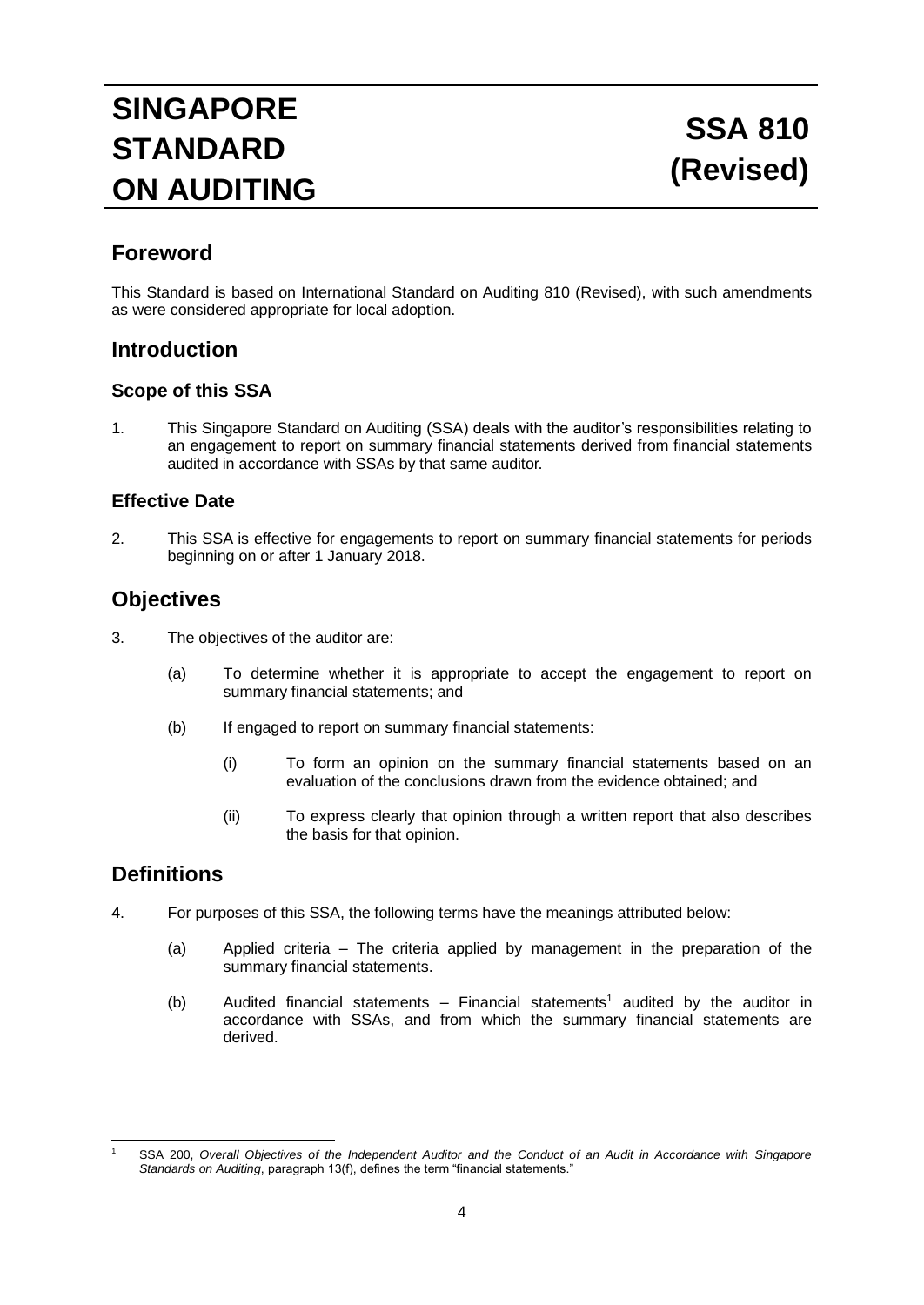(c) Summary financial statements – Historical financial information that is derived from financial statements but that contains less detail than the financial statements, while still providing a structured representation consistent with that provided by the financial statements of the entity's economic resources or obligations at a point in time or the changes therein for a period of time.<sup>2</sup> Different jurisdictions may use different terminology to describe such historical financial information.

# **Requirements**

# **Engagement Acceptance**

- 5. The auditor shall accept an engagement to report on summary financial statements in accordance with this SSA only when the auditor has been engaged to conduct an audit in accordance with SSAs of the financial statements from which the summary financial statements are derived. (Ref: Para. A1)
- 6. Before accepting an engagement to report on summary financial statements, the auditor shall: (Ref: Para. A2)
	- (a) Determine whether the applied criteria are acceptable; (Ref: Para. A3–A7)
	- (b) Obtain the agreement of management that it acknowledges and understands its responsibility:
		- (i) For the preparation of the summary financial statements in accordance with the applied criteria;
		- (ii) To make the audited financial statements available to the intended users of the summary financial statements without undue difficulty (or, if law or regulation provides that the audited financial statements need not be made available to the intended users of the summary financial statements and establishes the criteria for the preparation of the summary financial statements, to describe that law or regulation in the summary financial statements); and
		- (iii) To include the auditor's report on the summary financial statements in any document that contains the summary financial statements and that indicates that the auditor has reported on them.
	- (c) Agree with management the form of opinion to be expressed on the summary financial statements (see paragraphs 9–11).
- 7. If the auditor concludes that the applied criteria are unacceptable or is unable to obtain the agreement of management set out in paragraph 6(b), the auditor shall not accept the engagement to report on the summary financial statements, unless required by law or regulation to do so. An engagement conducted in accordance with such law or regulation does not comply with this SSA. Accordingly, the auditor's report on the summary financial statements shall not indicate that the engagement was conducted in accordance with this SSA. The auditor shall include appropriate reference to this fact in the terms of the engagement. The auditor shall also determine the effect that this may have on the engagement to audit the financial statements from which the summary financial statements are derived.

# **Nature of Procedures**

8. The auditor shall perform the following procedures, and any other procedures that the auditor may consider necessary, as the basis for the auditor's opinion on the summary financial statements:

SSA 200, paragraph 13(f)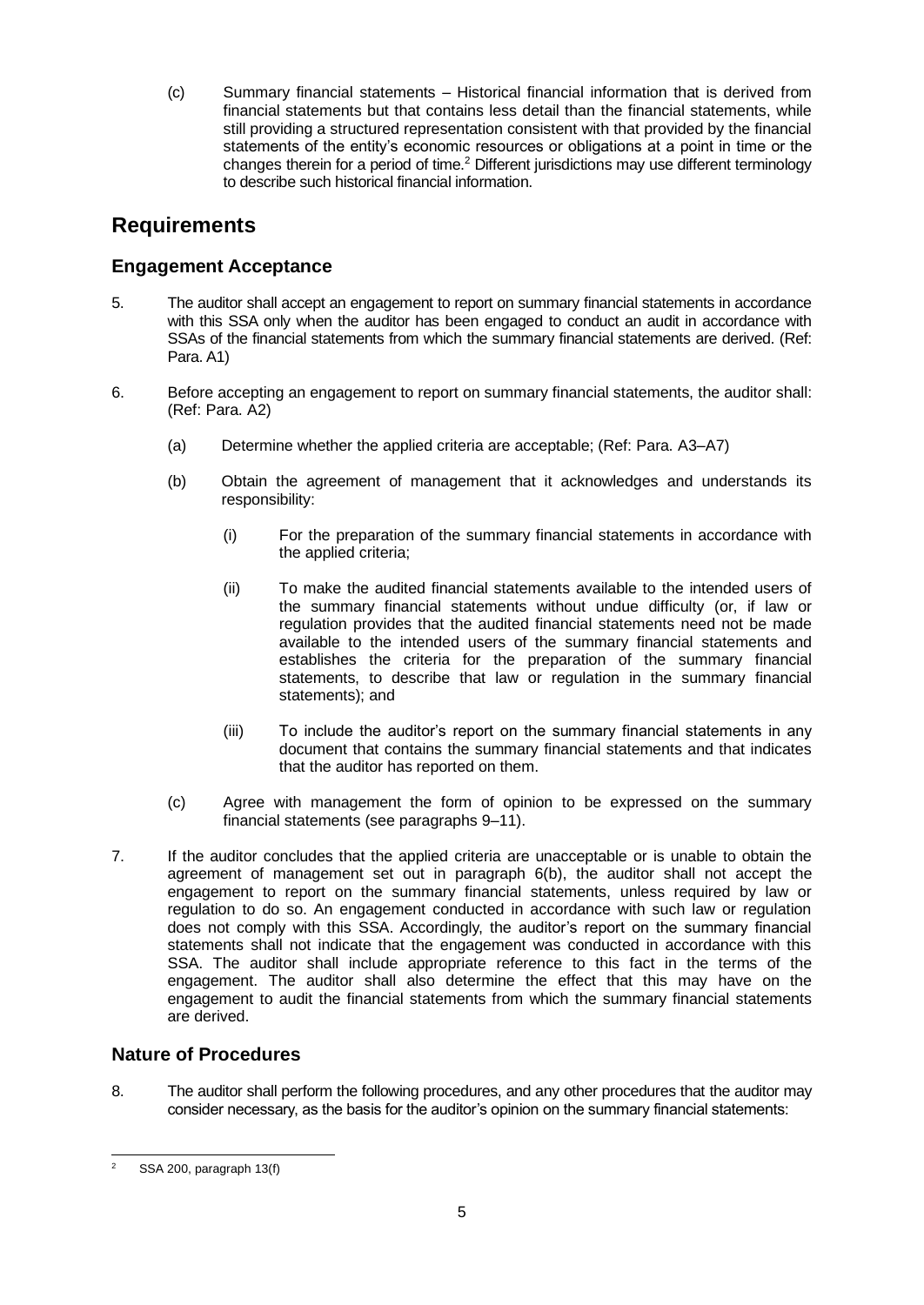- (a) Evaluate whether the summary financial statements adequately disclose their summarised nature and identify the audited financial statements.
- (b) When summary financial statements are not accompanied by the audited financial statements, evaluate whether they describe clearly:
	- (i) From whom or where the audited financial statements are available; or
	- (ii) The law or regulation that specifies that the audited financial statements need not be made available to the intended users of the summary financial statements and establishes the criteria for the preparation of the summary financial statements.
- (c) Evaluate whether the summary financial statements adequately disclose the applied criteria.
- (d) Compare the summary financial statements with the related information in the audited financial statements to determine whether the summary financial statements agree with or can be recalculated from the related information in the audited financial statements.
- (e) Evaluate whether the summary financial statements are prepared in accordance with the applied criteria.
- (f) Evaluate, in view of the purpose of the summary financial statements, whether the summary financial statements contain the information necessary, and are at an appropriate level of aggregation, so as not to be misleading in the circumstances.
- (g) Evaluate whether the audited financial statements are available to the intended users of the summary financial statements without undue difficulty, unless law or regulation provides that they need not be made available and establishes the criteria for the preparation of the summary financial statements. (Ref: Para. A8)

### **Form of Opinion**

- 9. When the auditor has concluded that an unmodified opinion on the summary financial statements is appropriate, the auditor's opinion shall, unless otherwise required by law or regulation, use one of the following phrases: (Ref: Para. A9)
	- (a) The accompanying summary financial statements are consistent, in all material respects, with the audited financial statements, in accordance with [*the applied criteria*]; or
	- (b) The accompanying summary financial statements are a fair summary of the audited financial statements, in accordance with [*the applied criteria*].
- 10. If law or regulation prescribes the wording of the opinion on summary financial statements in terms that are different from those described in paragraph 9, the auditor shall:
	- (a) Apply the procedures described in paragraph 8 and any further procedures necessary to enable the auditor to express the prescribed opinion; and
	- (b) Evaluate whether users of the summary financial statements might misunderstand the auditor's opinion on the summary financial statements and, if so, whether additional explanation in the auditor's report on the summary financial statements can mitigate possible misunderstanding.
- 11. If, in the case of paragraph 10(b), the auditor concludes that additional explanation in the auditor's report on the summary financial statements cannot mitigate possible misunderstanding, the auditor shall not accept the engagement, unless required by law or regulation to do so. An engagement conducted in accordance with such law or regulation does not comply with this SSA. Accordingly, the auditor's report on the summary financial statements shall not indicate that the engagement was conducted in accordance with this SSA.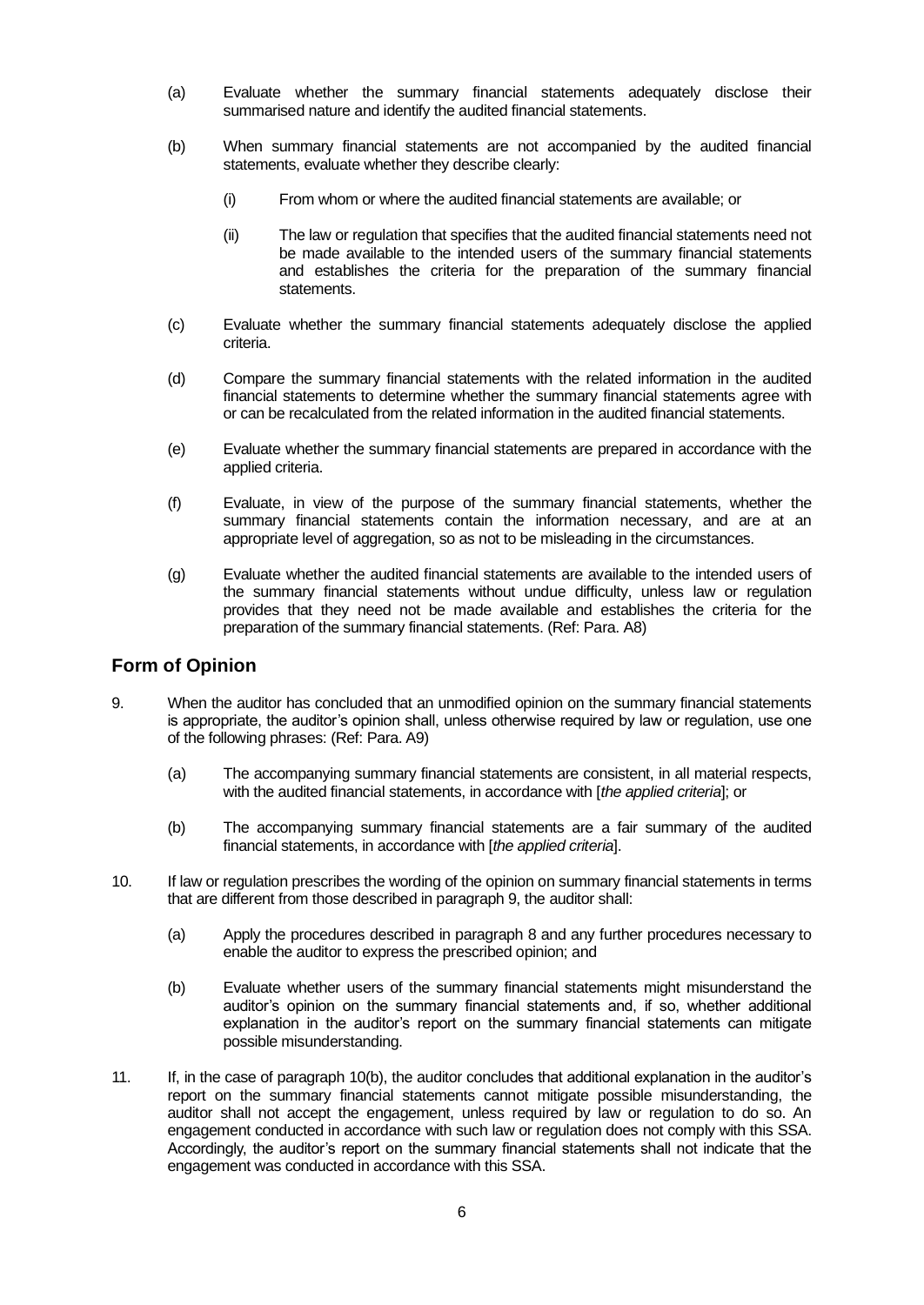# **Timing of Work and Events Subsequent to the Date of the Auditor's Report on the Audited Financial Statements**

- 12. The auditor's report on the summary financial statements may be dated later than the date of the auditor's report on the audited financial statements. In such cases, the auditor's report on the summary financial statements shall state that the summary financial statements and audited financial statements do not reflect the effects of events that occurred subsequent to the date of the auditor's report on the audited financial statements. (Ref: Para. A10)
- 13. The auditor may become aware of facts that existed at the date of the auditor's report on the audited financial statements, but of which the auditor previously was unaware. In such cases, the auditor shall not issue the auditor's report on the summary financial statements until the auditor's consideration of such facts in relation to the audited financial statements in accordance with SSA 560<sup>3</sup> has been completed.

# **Information in Documents Containing Summary Financial Statements** *[previously paragraph 24]*

- 14. The auditor shall read the information included in a document containing the summary financial statements and the auditor's report thereon and consider whether there is a material inconsistency between that information and the summary financial statements.
- 15. If the auditor identifies a material inconsistency, the auditor shall discuss the matter with management and determine whether the summary financial statements or the information included in the document containing the summary financial statements and the auditor's report thereon needs to be revised. If the auditor determines that the information needs to be revised and management refuses to revise the information as necessary, the auditor shall take appropriate action in the circumstances, including considering the implications for the auditor's report on the summary financial statements. (Ref: Para. A11–A16)

# **Auditor's Report on Summary Financial Statements**

#### *Elements of the Auditor's Report*

- 16. The auditor's report on summary financial statements shall include the following elements:<sup>4</sup> (Ref: Para. A23)
	- (a) A title clearly indicating it as the report of an independent auditor. (Ref: Para. A17)
	- (b) An addressee. (Ref: Para. A18)
	- (c) Identification of the summary financial statements on which the auditor is reporting, including the title of each statement included in the summary financial statements. (Ref: Para. A19)
	- (d) Identification of the audited financial statements.
	- (e) Subject to paragraph 20, a clear expression of an opinion (see paragraphs 9–11).
	- (f) A statement indicating that the summary financial statements do not contain all the disclosures required by the financial reporting framework applied in the preparation of the audited financial statements, and that reading the summary financial statements and the auditor's report thereon is not a substitute for reading the audited financial statements and the auditor's report thereon.
	- (g) Where applicable, the statement required by paragraph 12.

<sup>3</sup> SSA 560, *Subsequent Events*

Paragraphs 19–20, which deal with circumstances where the auditor's report on the audited financial statements has been modified, require additional elements to those listed in this paragraph.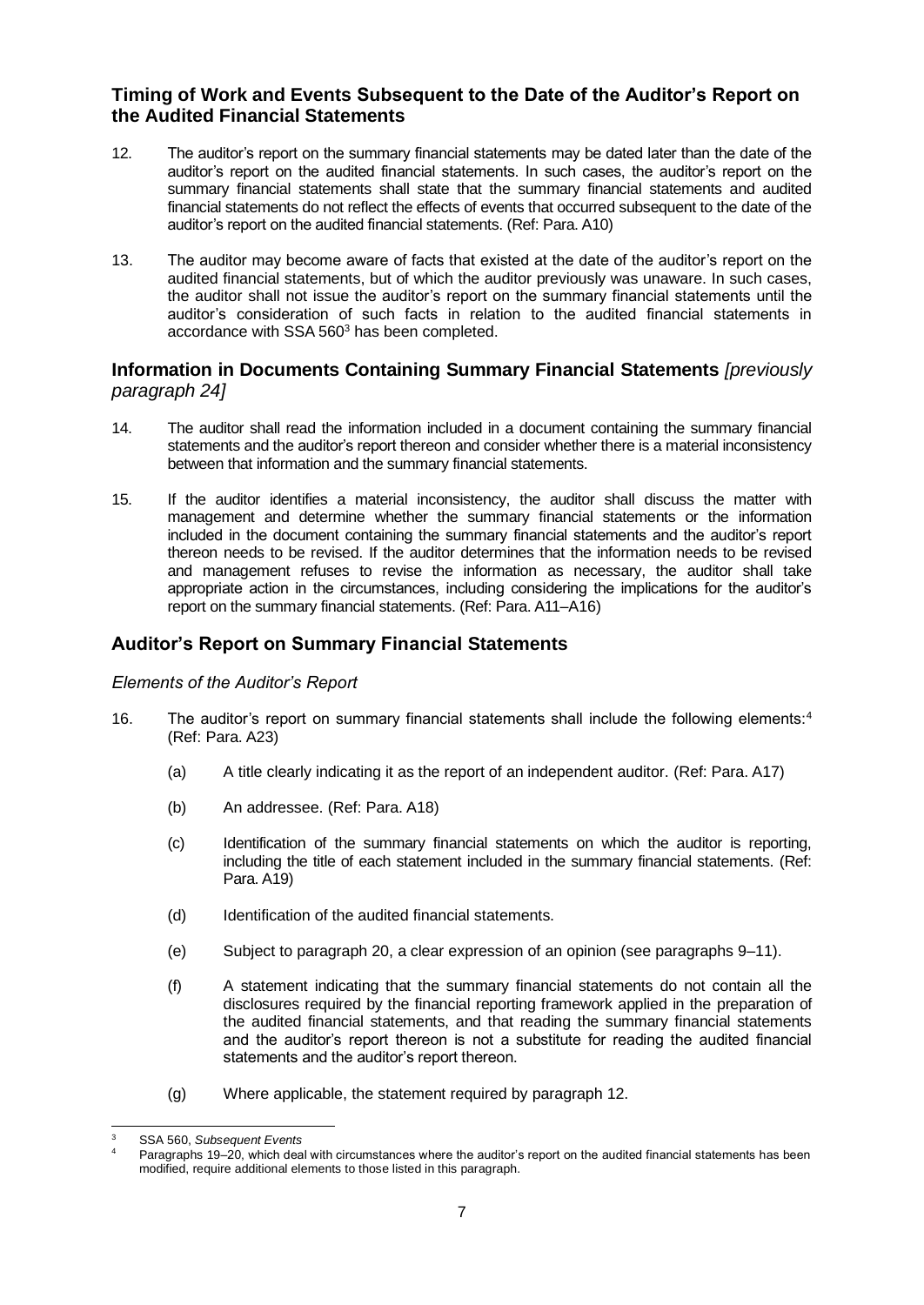- (h) Reference to the auditor's report on the audited financial statements, the date of that report, and, subject to paragraphs 19–20, the fact that an unmodified opinion is expressed on the audited financial statements.
- $(i)$  A description of management's<sup>5</sup> responsibility for the summary financial statements, explaining that management<sup>6</sup> is responsible for the preparation of the summary financial statements in accordance with the applied criteria.
- (j) A statement that the auditor is responsible for expressing an opinion, based on the auditor's procedures conducted in accordance with this SSA, on whether the summary financial statements are consistent, in all material respects, with [or *are a fair summary of*] the audited financial statements.
- (k) The auditor's signature.
- (l) The auditor's address.
- (m) The date of the auditor's report. (Ref: Para. A20)
- 17. If the addressee of the summary financial statements is not the same as the addressee of the auditor's report on the audited financial statements, the auditor shall evaluate the appropriateness of using a different addressee. (Ref: Para. A18)
- 18. The auditor shall date the auditor's report on the summary financial statements no earlier than: (Ref: Para. A20)
	- (a) The date on which the auditor has obtained sufficient appropriate evidence on which to base the opinion, including evidence that the summary financial statements have been prepared and those with the recognised authority have asserted that they have taken responsibility for them; and
	- (b) The date of the auditor's report on the audited financial statements.

#### *Reference to the Auditor's Report on the Audited Financial Statements* (Ref: Para. A23)

- 19. When the auditor's report on the audited financial statements includes:
	- (a) A qualified opinion in accordance with SSA 705 (Revised);<sup>7</sup>
	- (b) An Emphasis of Matter paragraph or an Other Matter paragraph in accordance with SSA 706 (Revised);<sup>8</sup>
	- (c) A *Material Uncertainty Related to Going Concern* section in accordance with SSA 570 (Revised);<sup>9</sup>
	- (d) Communication of key audit matters in accordance with SSA 701;<sup>10</sup> or
	- (e) A statement that describes an uncorrected material misstatement of the other information in accordance with SSA 720 (Revised);<sup>11</sup>

and the auditor is satisfied that the summary financial statements are consistent, in all material respects, with or are a fair summary of the audited financial statements, in accordance with the

 $5$  Or other term that is appropriate in the context of the legal framework in the particular jurisdiction

<sup>&</sup>lt;sup>6</sup> Or other term that is appropriate in the context of the legal framework in the particular jurisdiction

<sup>7</sup> SSA 705 (Revised), *Modifications to the Opinion in the Independent Auditor's Report*

<sup>8</sup> SSA 706 (Revised), *Emphasis of Matter Paragraphs and Other Matter Paragraphs in the Independent Auditor's Report* <sup>9</sup> SSA 570 (Revised), *Going Concern*, paragraph 22

<sup>10</sup> SSA 701, *Communicating Key Audit Matters in the Independent Auditor's Report*

<sup>11</sup> SSA 720 (Revised), *The Auditor's Responsibilities Relating to Other Information*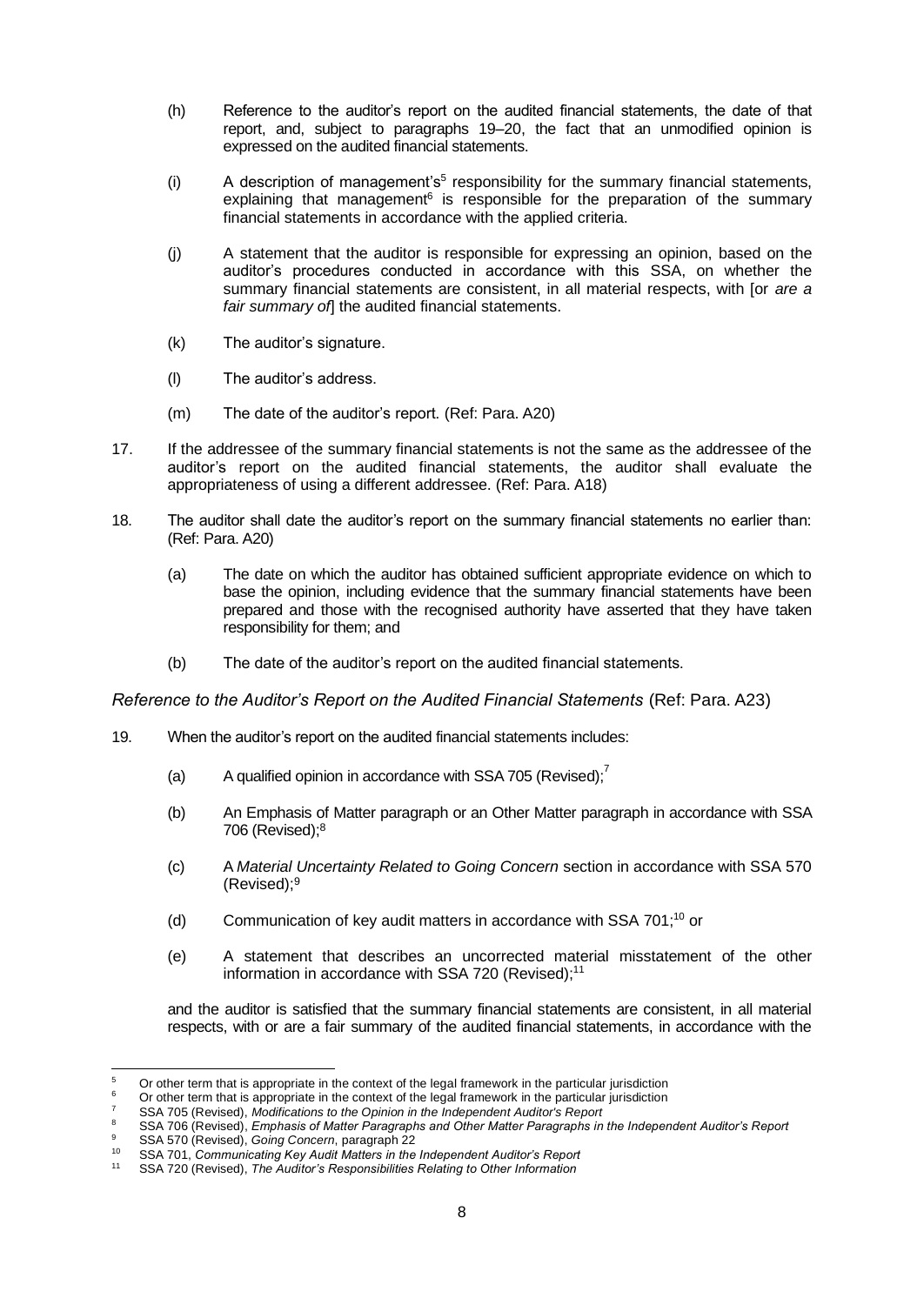applied criteria, the auditor's report on the summary financial statements shall, in addition to the elements in paragraph 16:

- (i) State that the auditor's report on the audited financial statements includes a qualified opinion, an Emphasis of Matter paragraph, an Other Matter paragraph, a *Material Uncertainty Related to Going Concern* section, communication of key audit matters, or a statement that describes an uncorrected material misstatement of the other information; and (Ref: Para. A21)
- (ii) Describe: (Ref: Para. A22)
	- a. The basis for the qualified opinion on the audited financial statements and the effect thereof, if any, on the summary financial statements;
	- b. The matter referred to in the Emphasis of Matter paragraph, the Other Matter paragraph, or the *Material Uncertainty Related to Going Concern* section in the auditor's report on the audited financial statements—and the effect(s) thereof, if any, on the summary financial statements; or
	- c The uncorrected material misstatement of the other information and the effect(s) thereof, if any, on the information included in a document containing the summary financial statements and the auditor's report thereon. (Ref: Para. A15)
- 20. When the auditor's report on the audited financial statements contains an adverse opinion or a disclaimer of opinion, the auditor's report on the summary financial statements shall, in addition to the elements in paragraph 16:
	- (a) State that the auditor's report on the audited financial statements contains an adverse opinion or disclaimer of opinion;
	- (b) Describe the basis for that adverse opinion or disclaimer of opinion; and
	- (c) State that, as a result of the adverse opinion or disclaimer of opinion on the audited financial statements, it is inappropriate to express an opinion on the summary financial statements. (Ref: Para. A23)

#### *Modified Opinion on the Summary Financial Statements*

21. If the summary financial statements are not consistent, in all material respects, with or are not a fair summary of the audited financial statements, in accordance with the applied criteria, and management does not agree to make the necessary changes, the auditor shall express an adverse opinion on the summary financial statements. (Ref: Para. A23)

### **Restriction on Distribution or Use or Alerting Readers to the Basis of Accounting**

22. When distribution or use of the auditor's report on the audited financial statements is restricted, or the auditor's report on the audited financial statements alerts readers that the audited financial statements are prepared in accordance with a special purpose framework, the auditor shall include a similar restriction or alert in the auditor's report on the summary financial statements.

### **Comparatives**

23. If the audited financial statements contain comparatives, but the summary financial statements do not, the auditor shall determine whether such omission is reasonable in the circumstances of the engagement. The auditor shall determine the effect of an unreasonable omission on the auditor's report on the summary financial statements. (Ref: Para. A24)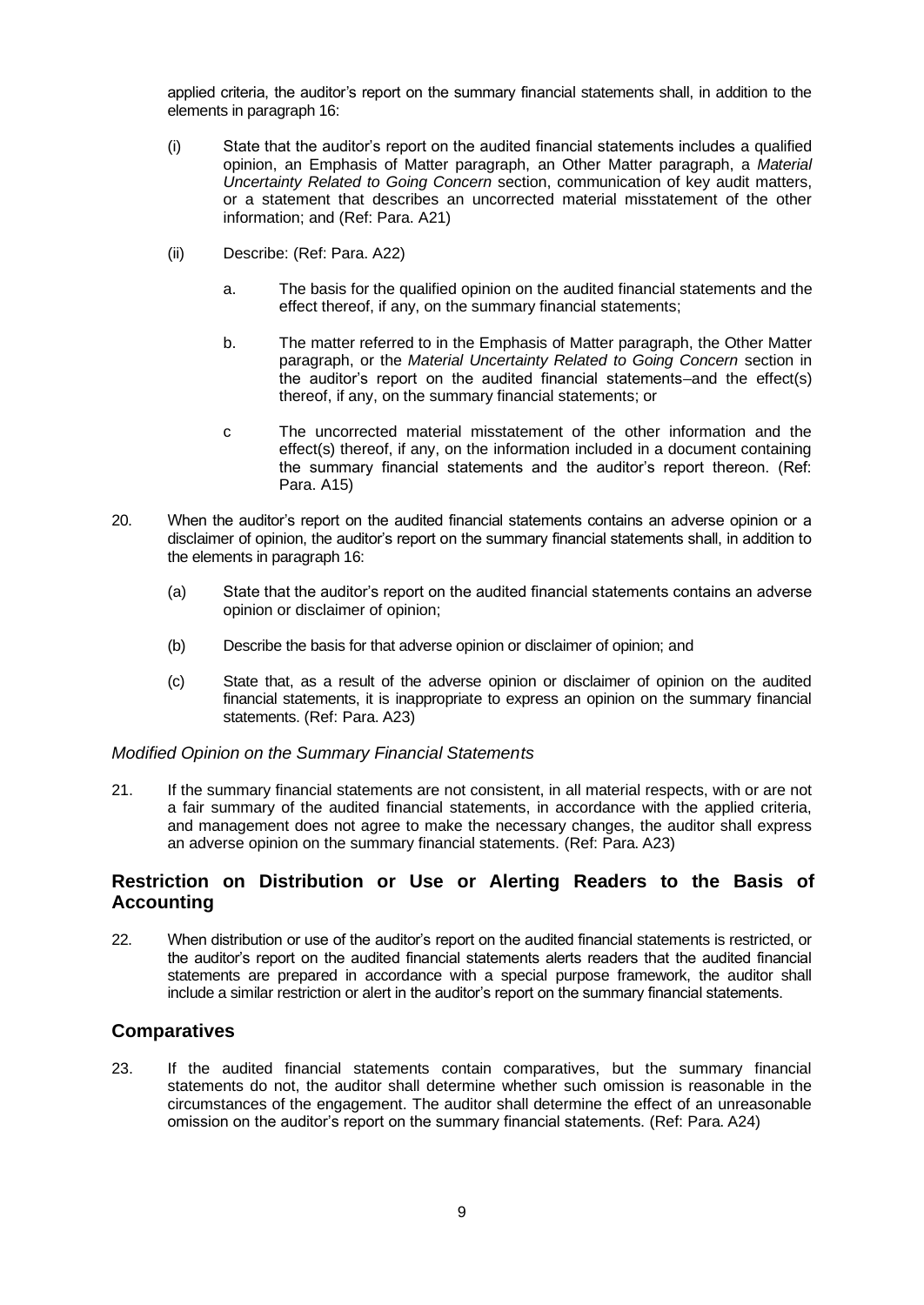24. If the summary financial statements contain comparatives that were reported on by another auditor, the auditor's report on the summary financial statements shall also contain the matters that SSA 710 requires the auditor to include in the auditor's report on the audited financial statements.<sup>12</sup> (Ref: Para. A25)

# **Unaudited Supplementary Information Presented with Summary Financial Statements**

25. The auditor shall evaluate whether any unaudited supplementary information presented with the summary financial statements is clearly differentiated from the summary financial statements. If the auditor concludes that the entity's presentation of the unaudited supplementary information is not clearly differentiated from the summary financial statements, the auditor shall ask management to change the presentation of the unaudited supplementary information. If management refuses to do so, the auditor shall explain in the auditor's report on the summary financial statements that such information is not covered by that report. (Ref: Para. A26)

# **Auditor Association**

- 26. If the auditor becomes aware that the entity plans to state that the auditor has reported on summary financial statements in a document containing the summary financial statements, but does not plan to include the related auditor's report, the auditor shall request management to include the auditor's report in the document. If management does not do so, the auditor shall determine and carry out other appropriate actions designed to prevent management from inappropriately associating the auditor with the summary financial statements in that document. (Ref: Para. A27)
- 27. The auditor may be engaged to report on the financial statements of an entity, while not engaged to report on the summary financial statements. If, in this case, the auditor becomes aware that the entity plans to make a statement in a document that refers to the auditor and the fact that summary financial statements are derived from the financial statements audited by the auditor, the auditor shall be satisfied that:
	- (a) The reference to the auditor is made in the context of the auditor's report on the audited financial statements; and
	- (b) The statement does not give the impression that the auditor has reported on the summary financial statements.

If (a) or (b) are not met, the auditor shall request management to change the statement to meet them, or not to refer to the auditor in the document. Alternatively, the entity may engage the auditor to report on the summary financial statements and include the related auditor's report in the document. If management does not change the statement, delete the reference to the auditor, or include an auditor's report on the summary financial statements in the document containing the summary financial statements, the auditor shall advise management that the auditor disagrees with the reference to the auditor, and the auditor shall determine and carry out other appropriate actions designed to prevent management from inappropriately referring to the auditor. (Ref: Para. A27)

\*\*\*

<sup>12</sup> SSA 710, *Comparative Information—Corresponding Figures and Comparative Financial Statements*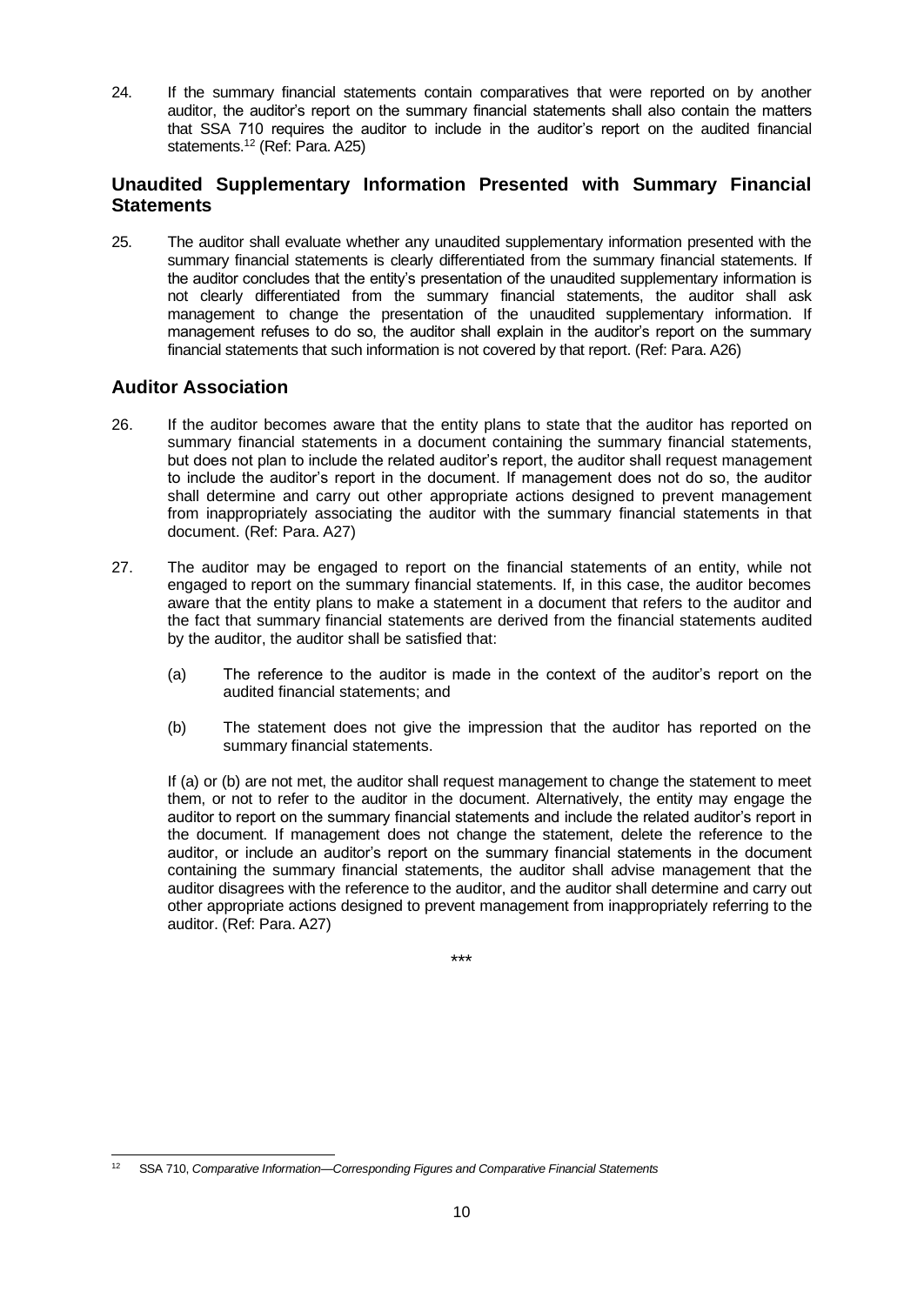# **Application and Other Explanatory Material**

# **Engagement Acceptance** (Ref: Para. 5–6)

- A1. The audit of the financial statements from which the summary financial statements are derived provides the auditor with the necessary knowledge to discharge the auditor's responsibilities in relation to the summary financial statements in accordance with this SSA. Application of this SSA will not provide sufficient appropriate evidence on which to base the opinion on the summary financial statements if the auditor has not also audited the financial statements from which the summary financial statements are derived.
- A2. Management's agreement with the matters described in paragraph 6 may be evidenced by its written acceptance of the terms of the engagement.

#### *Criteria* (Ref: Para. 6(a))

- A3. The preparation of summary financial statements requires management to determine the information that needs to be reflected in the summary financial statements so that they are consistent, in all material respects, with or represent a fair summary of the audited financial statements. Because summary financial statements by their nature contain aggregated information and limited disclosure, there is an increased risk that they may not contain the information necessary so as not to be misleading in the circumstances. This risk increases when established criteria for the preparation of summary financial statements do not exist.
- A4. Factors that may affect the auditor's determination of the acceptability of the applied criteria include:
	- The nature of the entity;
	- The purpose of the summary financial statements;
	- The information needs of the intended users of the summary financial statements; and
	- Whether the applied criteria will result in summary financial statements that are not misleading in the circumstances.
- A5. The criteria for the preparation of summary financial statements may be established by an authorised or recognised standards setting organisation or by law or regulation. Similar to the case of financial statements, as explained in SSA 210,<sup>13</sup> in many such cases, the auditor may presume that such criteria are acceptable.
- A6. Where established criteria for the preparation of summary financial statements do not exist, criteria may be developed by management, for example, based on practice in a particular industry. Criteria that are acceptable in the circumstances will result in summary financial statements that:
	- (a) Adequately disclose their summarised nature and identify the audited financial statements;
	- (b) Clearly describe from whom or where the audited financial statements are available or, if law or regulation provides that the audited financial statements need not be made available to the intended users of the summary financial statements and establishes the criteria for the preparation of the summary financial statements, that law or regulation;
	- (c) Adequately disclose the applied criteria;

<sup>13</sup> SSA 210, *Agreeing the Terms of Audit Engagements*, paragraphs A3 and A8–A9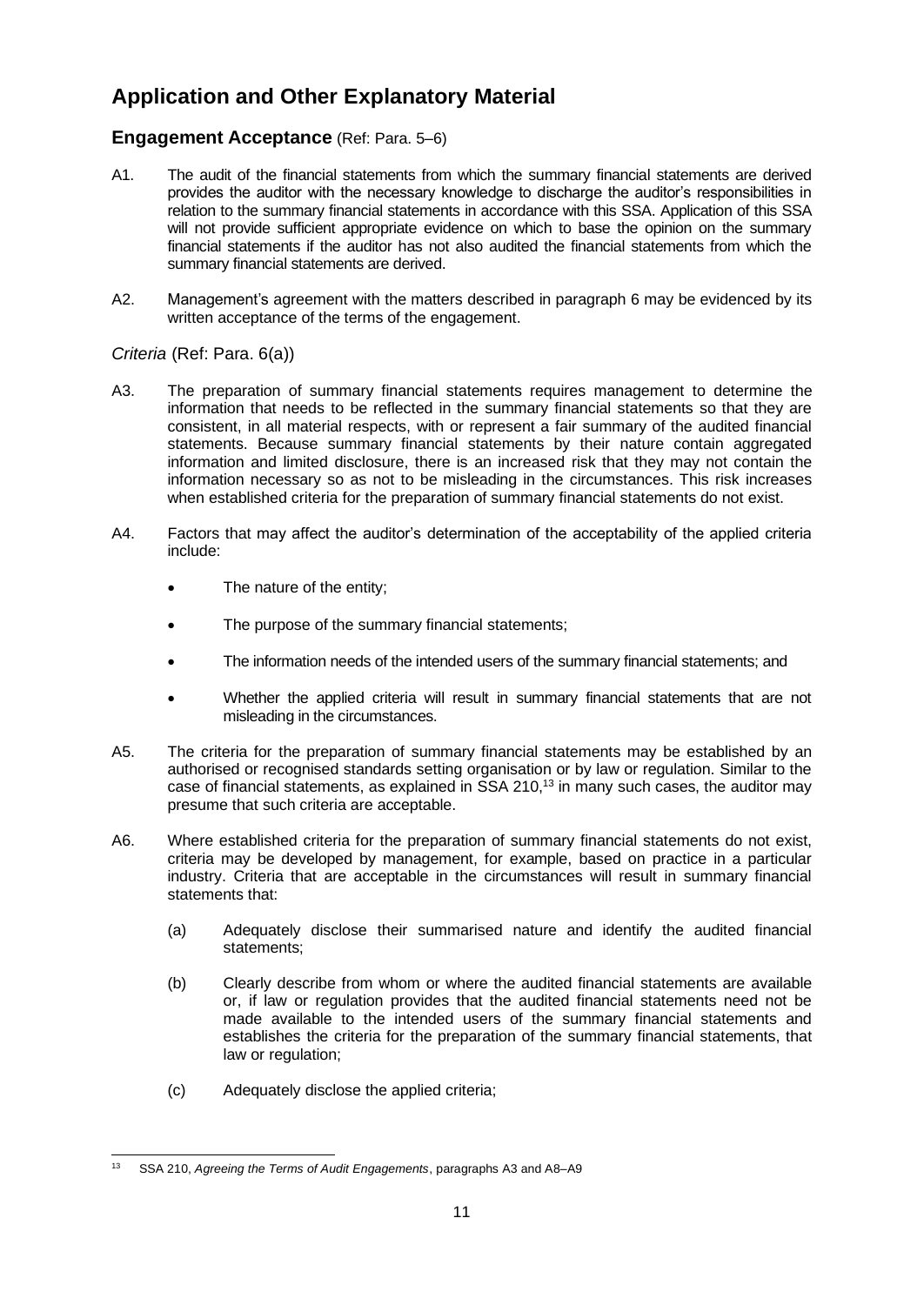- (d) Agree with or can be recalculated from the related information in the audited financial statements; and
- (e) In view of the purpose of the summary financial statements, contain the information necessary, and are at an appropriate level of aggregation, so as not to be misleading in the circumstances.
- A7. Adequate disclosure of the summarised nature of the summary financial statements and the identity of the audited financial statements, as referred to in paragraph A6(a), may, for example, be provided by a title such as "Summary Financial Statements Prepared from the Audited Financial Statements for the Year Ended 31 December 20X1."

# **Evaluating the Availability of the Audited Financial Statements** (Ref: Para. 8(g))

- A8. The auditor's evaluation whether the audited financial statements are available to the intended users of the summary financial statements without undue difficulty is affected by factors such as whether:
	- The summary financial statements describe clearly from whom or where the audited financial statements are available;
	- The audited financial statements are on public record; or
	- Management has established a process by which the intended users of the summary financial statements can obtain ready access to the audited financial statements.

# **Form of Opinion** (Ref: Para. 9)

A9. A conclusion, based on an evaluation of the evidence obtained by performing the procedures in paragraph 8, that an unmodified opinion on the summary financial statements is appropriate enables the auditor to express an opinion containing one of the phrases in paragraph 9. The auditor's decision as to which of the phrases to use may be affected by generally accepted practice in the particular jurisdiction.

### **Timing of Work and Events Subsequent to the Date of the Auditor's Report on the Audited Financial Statements** (Ref: Para. 12)

A10. The procedures described in paragraph 8 are often performed during or immediately after the audit of the financial statements. When the auditor reports on the summary financial statements after the completion of the audit of the financial statements, the auditor is not required to obtain additional audit evidence on the audited financial statements, or report on the effects of events that occurred subsequent to the date of the auditor's report on the audited financial statements since the summary financial statements are derived from the audited financial statements and do not update them.

### **Information in Documents Containing Summary Financial Statements** (Ref: Para. 14–15)

- A11. SSA 720 (Revised) deals with the auditor's responsibilities relating to other information in an audit of financial statements. In the context of SSA 720 (Revised), other information is financial or nonfinancial information (other than financial statements and the auditor's report thereon) included in an entity's annual report. An annual report contains or accompanies the financial statements and the auditor's report thereon.
- A12. In contrast, paragraphs 14–15 deal with the auditor's responsibilities relating to information included in a document that also contains the summary financial statements and the auditor's report thereon. This information may include:
	- Some or all of the same matters as those dealt with in the other information included in the annual report (e.g., when the summary financial statements and the auditor's report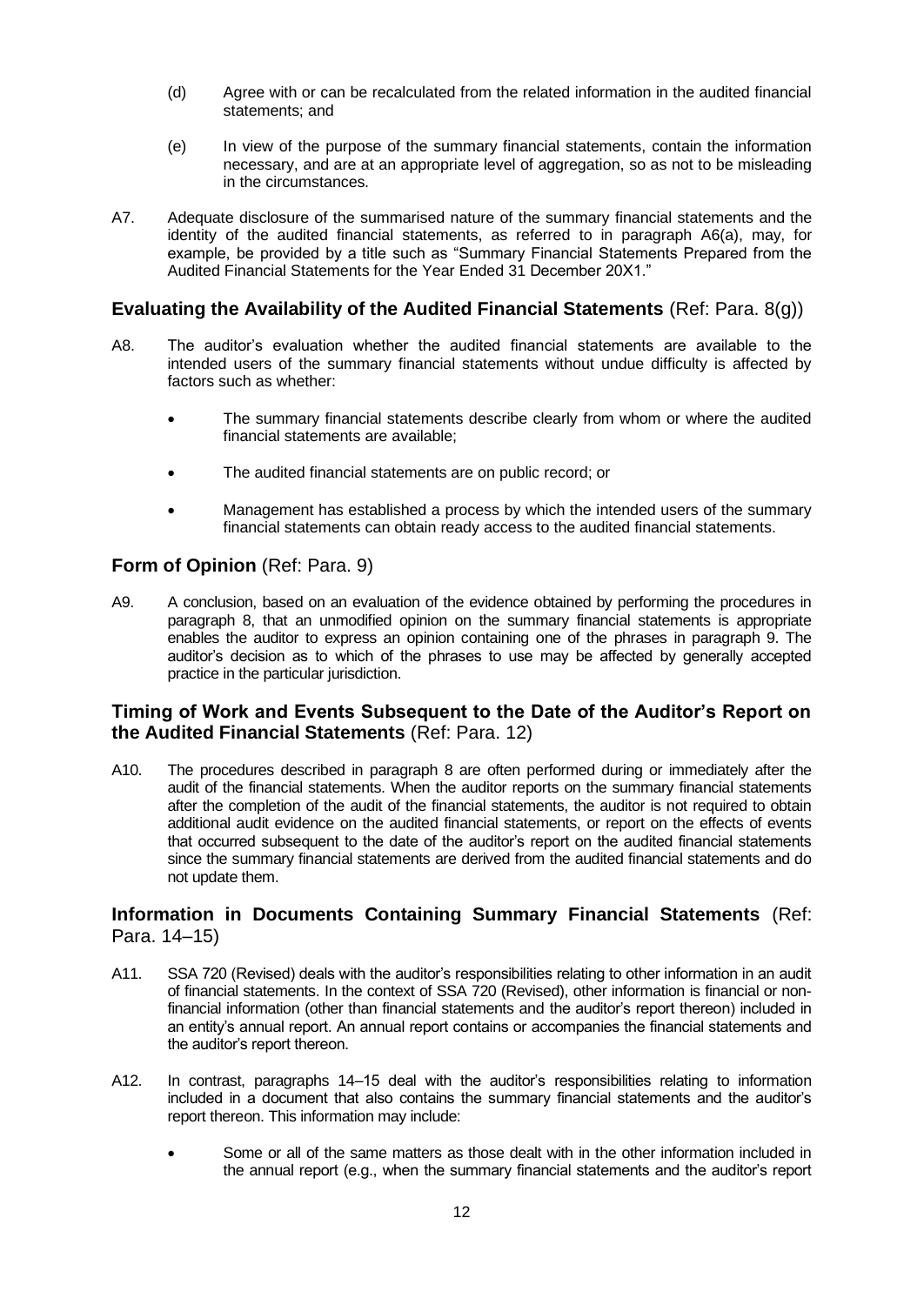thereon are included in a summary annual report); or

- Matters that are not dealt with in the other information included in the annual report.
- A13. In reading the information included in a document containing the summary financial statements and the auditor's report thereon, the auditor may become aware that such information is misleading and may need to take appropriate action. Relevant ethical requirements<sup>14</sup> require the auditor to avoid being knowingly associated with information that the auditor believes contains a materially false or misleading statement, statements or information provided recklessly, or omits or obscures required information where such omission or obscurity would be misleading.

#### *Information in a Document Containing the Summary Financial Statements that Deals with Some or All of the Same Matters as the Other Information in the Annual Report*

- A14. When information is included in a document containing the summary financial statements and the auditor's report thereon and that information deals with some or all of the same matters as the other information included in the annual report, the work performed on that other information in accordance with SSA 720 (Revised) may be adequate for the purposes of paragraphs 14–15 of this SSA.
- A15. When an uncorrected material misstatement of the other information has been identified in the auditor's report on the audited financial statements and that uncorrected material misstatement relates to a matter that is dealt with in the information in a document containing the summary financial statements and the auditor's report thereon, a material inconsistency between the summary financial statements and that information may exist or the information may be misleading.

*Information in a Document Containing the Summary Financial Statements that Deals with Matters Not Dealt with in the Other Information in the Annual Report*

A16. SSA 720 (Revised), adapted as necessary in the circumstances, may be helpful to the auditor in determining the appropriate action to respond to management's refusal to make necessary revisions to the information, including considering the implications for the auditor's report on the summary financial statements.

# **Auditor's Report on Summary Financial Statements**

*Elements of the Auditor's Report*

Title (Ref: Para. 16(a))

A17. A title indicating the report is the report of an independent auditor, for example, "Report of the Independent Auditor," affirms that the auditor has met all of the relevant ethical requirements regarding independence. This distinguishes the report of the independent auditor from reports issued by others.

Addressee (Ref: Para. 16(b), 17)

A18. Factors that may affect the auditor's evaluation of the appropriateness of the addressee of the summary financial statements include the terms of the engagement, the nature of the entity, and the purpose of the summary financial statements.

Identification of the Summary Financial Statements (Ref: Para. 16(c))

A19. When the auditor is aware that the summary financial statements will be included in a document that contains information other than the summary financial statements and the auditor's report thereon, the auditor may consider, if the form of presentation allows, identifying the page numbers

<sup>14</sup> The Accounting and Corporate Regulatory Authority (ACRA) *Code of Professional Conduct and Ethics for Public Accountants and Accounting Entities* (ACRA Code)*,* paragraph R111.2.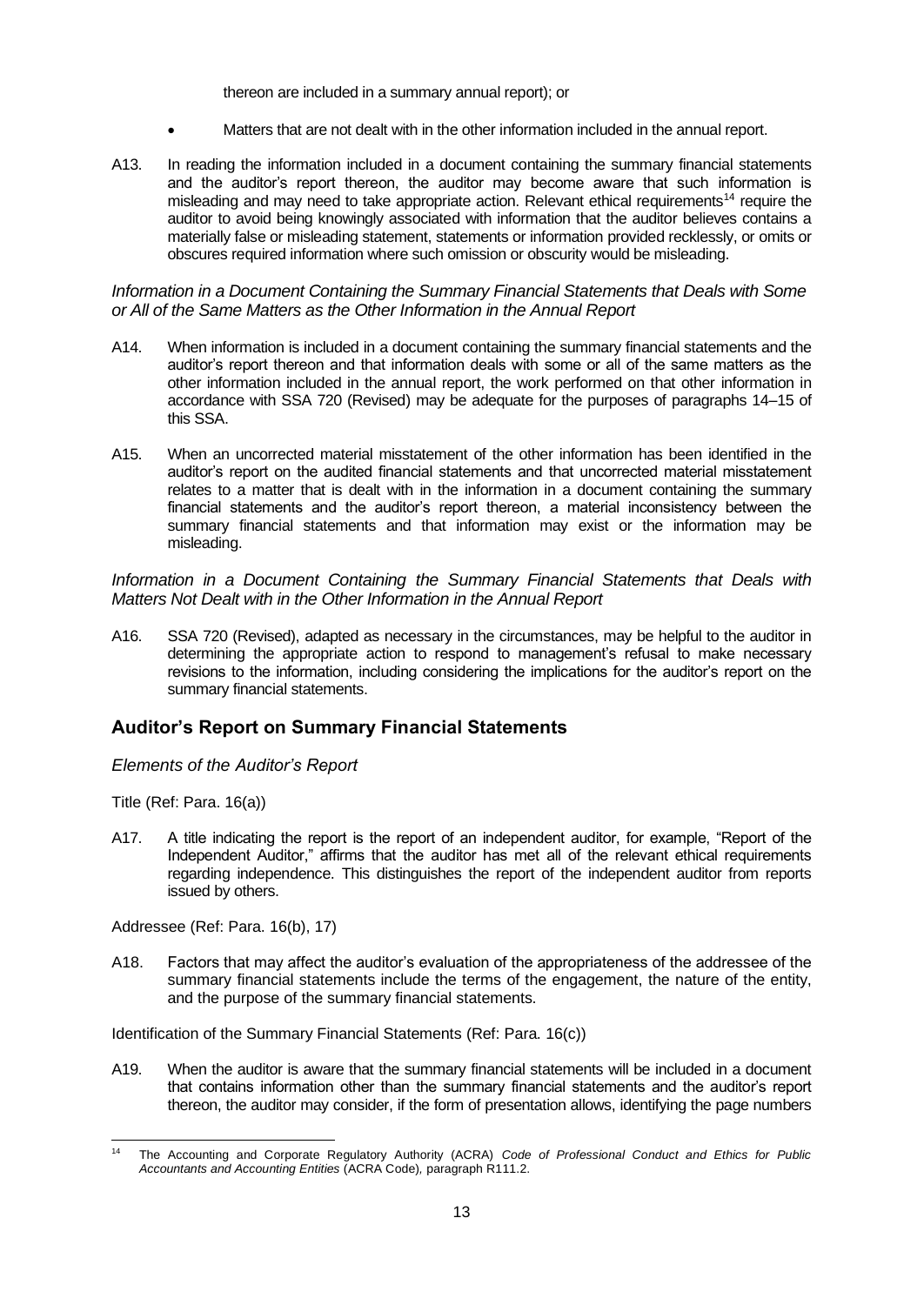on which the summary financial statements are presented. This helps readers to identify the summary financial statements to which the auditor's report relates.

Date of the Auditor's Report (Ref: Para. 16(m), 18)

A20. The person or persons with recognised authority to conclude that the summary financial statements have been prepared and take responsibility for them depend on the terms of the engagement, the nature of the entity, and the purpose of the summary financial statements.

Reference to the Auditor's Report on the Audited Financial Statements (Ref: Para. 19)

- A21. Paragraph 19(i) of this SSA requires the auditor to include a statement in the auditor's report on the summary financial statements when the auditor's report on the audited financial statements includes communication of one or more key audit matters described in accordance with SSA  $701$ <sup>15</sup> However, the auditor is not required to describe the individual key audit matters in the auditor's report on the summary financial statements.
- A22. The statement(s) and description(s) required by paragraph 19 are intended to draw attention to those matters and are not a substitute for reading the auditor's report on the audited financial statements. The required descriptions are intended to convey the nature of the matter(s), and need not repeat the corresponding text in the auditor's report on the audited financial statements in its entirety.

Illustrations (Ref: Para. 16, 19–21)

- A23. The Appendix to this SSA contains illustrations of auditor's reports on summary financial statements that variously:
	- (a) Contain unmodified opinions;
	- (b) Are derived from audited financial statements on which the auditor issued modified opinions;
	- (c) Contain a modified opinion;
	- (d) Are derived from audited financial statements where the auditor's report thereon includes a statement describing an uncorrected material misstatement of the other information in accordance with SSA 720 (Revised); and
	- (e) Are derived from audited financial statements where the auditor's report thereon includes a *Material Uncertainty Related to Going Concern* section and communication of other key audit matters.

# **Comparatives** (Ref: Para. 23–24)

- A24. If the audited financial statements contain comparatives, there is a presumption that the summary financial statements also would contain comparatives. Comparatives in the audited financial statements may be regarded as corresponding figures or as comparative financial information. SSA 710 describes how this difference affects the auditor's report on the financial statements, including, in particular, reference to other auditors who audited the financial statements for the prior period.
- A25. Circumstances that may affect the auditor's determination whether an omission of comparatives is reasonable include the nature and objective of the summary financial statements, the applied criteria, and the information needs of the intended users of the summary financial statements.

<sup>15</sup> SSA 701, paragraph 13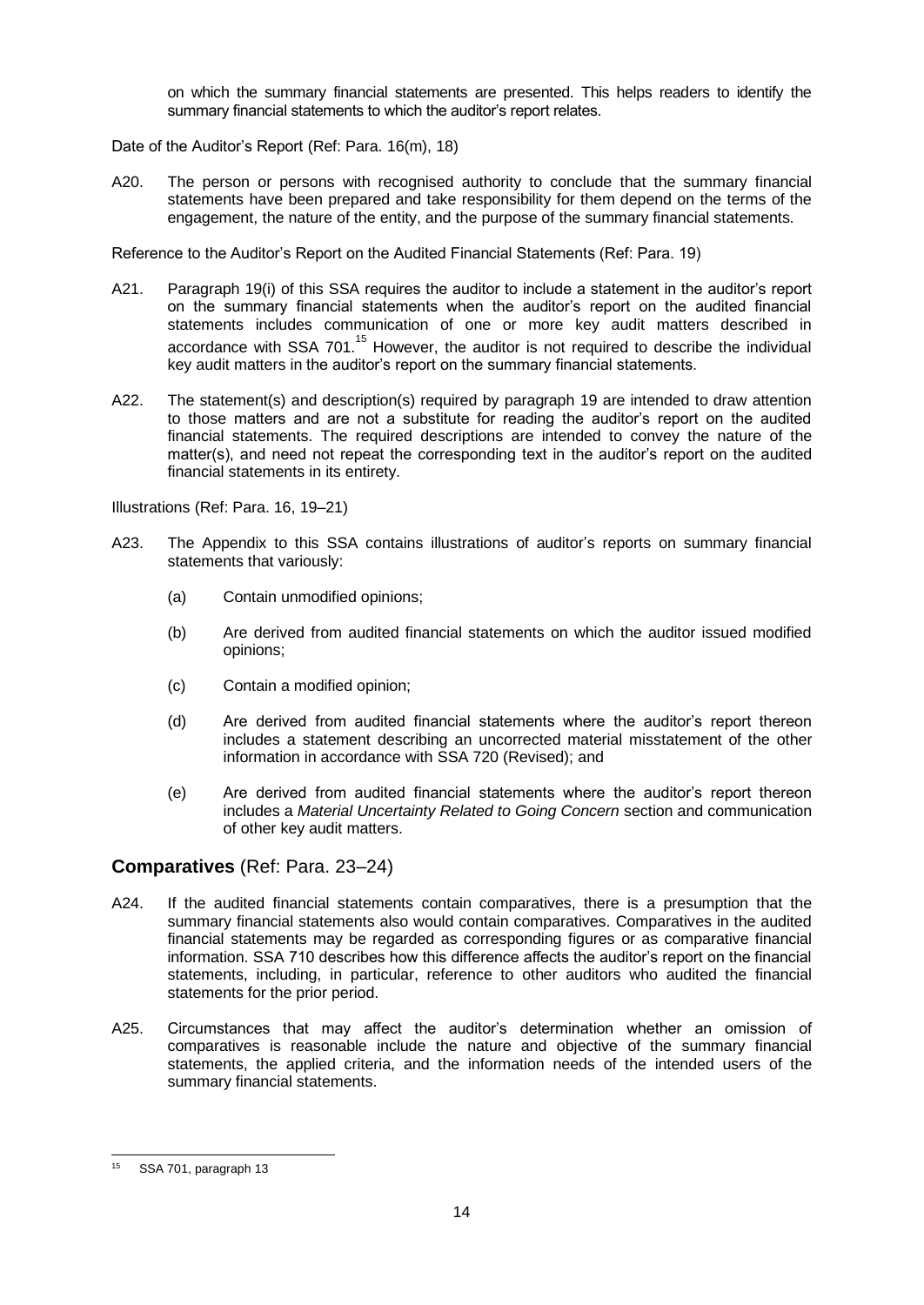# **Unaudited Supplementary Information Presented with Summary Financial Statements** (Ref: Para. 25)

A26. SSA 700 (Revised)<sup>16</sup> contains requirements and guidance to be applied when unaudited supplementary information is presented with audited financial statements that, adapted as necessary in the circumstances, may be helpful in applying the requirement in paragraph 25.

# **Auditor Association** (Ref: Para. 26–27)

A27. Other appropriate actions the auditor may take when management does not take the requested action may include informing the intended users and other known third-party users of the inappropriate reference to the auditor. The auditor's course of action depends on the auditor's legal rights and obligations. Consequently, the auditor may consider it appropriate to seek legal advice.

<sup>16</sup> SSA 700 (Revised), *Forming an Opinion and Reporting on Financial Statements*, paragraphs 53–54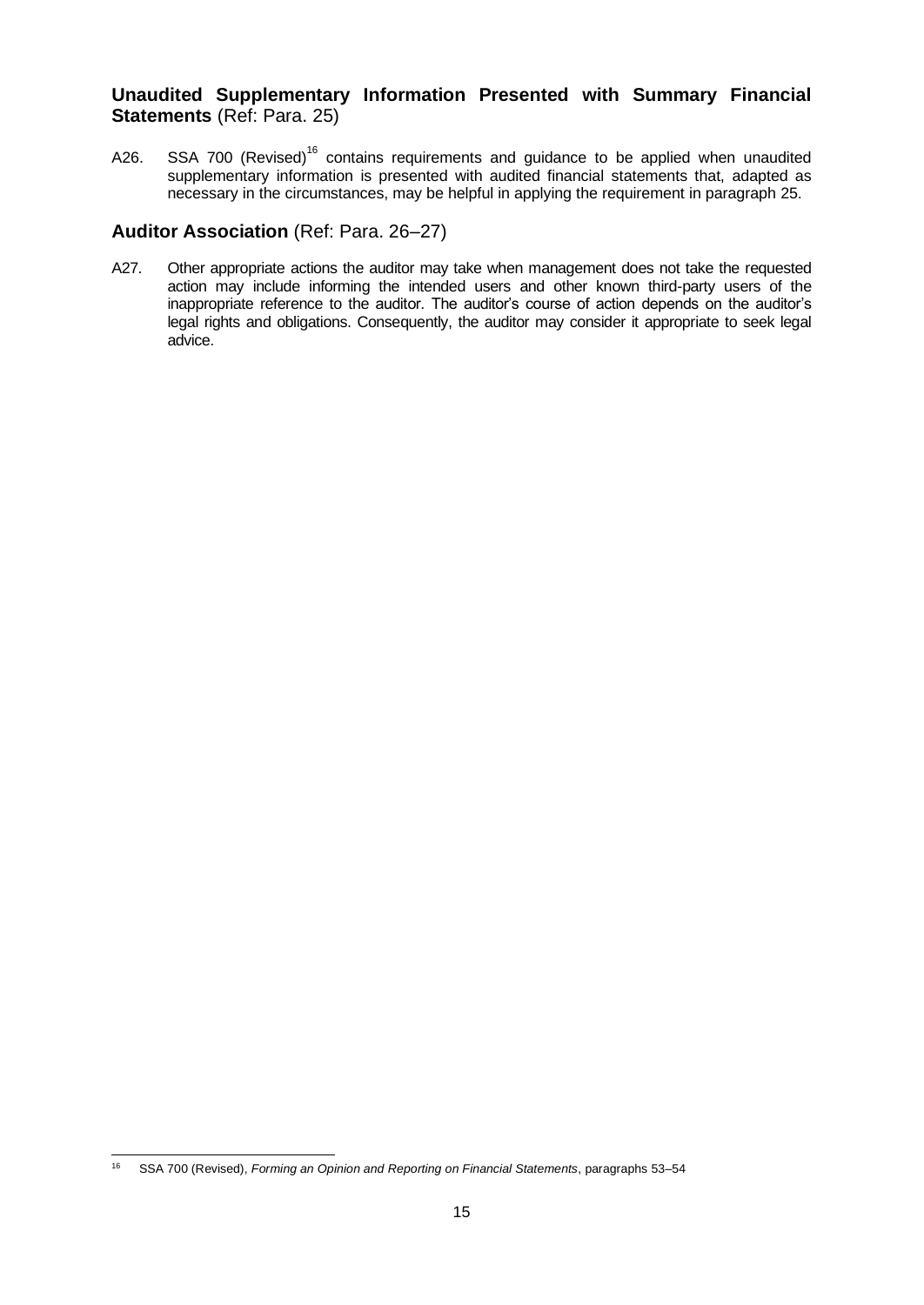(Ref: Para. A23)

# **Illustrations of Independent Auditor's Reports on Summary Financial Statements**

- Illustration 1: An auditor's report on summary financial statements prepared in accordance with established criteria. An unmodified opinion is expressed on the audited financial statements. The auditor's report on the summary financial statements is dated later than the date of the auditor's report on the financial statements from which summary financial statements are derived. The auditor's report on the audited financial statements includes a *Material Uncertainty Related to Going Concern* section and communication of other key audit matters.
- Illustration 2: An auditor's report on summary financial statements prepared in accordance with criteria developed by management and adequately disclosed in the summary financial statements. The auditor has determined that the applied criteria are acceptable in the circumstances. An unmodified opinion is expressed on the audited financial statements. The auditor's report on the summary financial statements is dated the same as the date of the auditor's report on the financial statements from which the summary financial statements are derived. The auditor's report on the audited financial statements includes a statement that describes an uncorrected material misstatement of the other information. The other information to which this uncorrected material misstatement relates is also information included in a document containing the summary financial statements and the auditor's report thereon.
- Illustration 3: An auditor's report on summary financial statements prepared in accordance with criteria developed by management and adequately disclosed in the summary financial statements. The auditor has determined that the applied criteria are acceptable in the circumstances. A qualified opinion is expressed on the audited financial statements. The auditor's report on the summary financial statements is dated the same as the date of the auditor's report on the financial statements from which the summary financial statements are derived.
- Illustration 4: An auditor's report on summary financial statements prepared in accordance with criteria developed by management and adequately disclosed in the summary financial statements. The auditor has determined that the applied criteria are acceptable in the circumstances. An adverse opinion is expressed on the audited financial statements. The auditor's report on the summary financial statements is dated the same as the date of the auditor's report on the financial statements from which the summary financial statements are derived.
- Illustration 5: An auditor's report on summary financial statements prepared in accordance with established criteria. An unmodified opinion is expressed on the audited financial statements. The auditor concludes that it is not possible to express an unmodified opinion on the summary financial statements. The auditor's report on the summary financial statements is dated the same as the date of the auditor's report on the financial statements from which the summary financial statements are derived.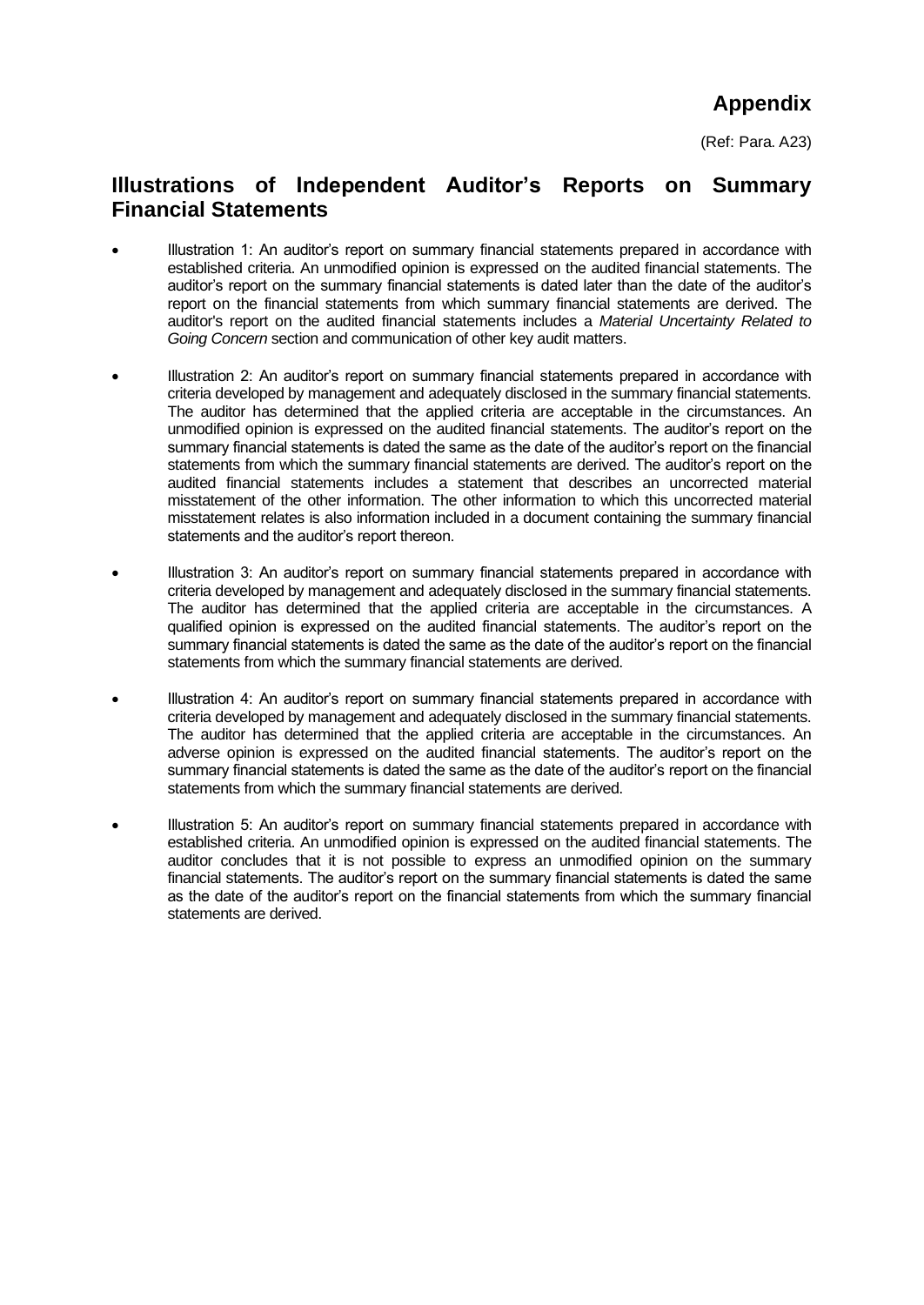#### **Illustration 1:**

Circumstances include the following:

- An unmodified opinion is expressed on the audited financial statements of a Singapore incorporated listed entity. The audit is a group audit of a company with subsidiaries.
- Established criteria for the preparation of summary financial statements exist (Section 203A of the Companies Act, Chapter 50).
- The auditor's report on the summary financial statements is dated later than the date of the auditor's report on the financial statements from which the summary financial statements are derived.
- The auditor's report on the audited financial statements includes a *Material Uncertainty Related to Going Concern* section.
- The auditor's report on the audited financial statements includes communication of other key audit matters.<sup>1</sup>

# **REPORT OF THE INDEPENDENT AUDITOR ON THE SUMMARY FINANCIAL STATEMENTS**

[Appropriate Addressee]

#### **Opinion**

The summary financial statements of ABC Company (the Company) and its subsidiaries, which comprise the [summary]<sup>2</sup> consolidated statement of financial position and the statement of financial position of the Company as at 31 December 20X1, the [summary] consolidated statement of comprehensive income, [summary] consolidated statement of changes in equity and [summary] consolidated statement of cash flows for the year then ended, and related notes, are derived from the audited financial statements of the Company and its subsidiaries for the year ended 31 December 20X1.

In our opinion, the accompanying summary financial statements are consistent, in all material respects, with the audited financial statements and the Directors' Statement of the Company and its subsidiaries for the year ended 31 December 20X1 from which they are derived and comply with the requirements of Section 203A of the Companies Act, Chapter 50 (the Act) and the regulations made thereunder applicable to summary financial statements.<sup>3</sup>

#### **Summary Financial Statements**

The summary financial statements do not contain all the disclosures required by the Singapore Financial Reporting Standards (International). Reading the summary financial statements and the auditor's report thereon, therefore, is not a substitute for reading the audited financial statements and the auditor's report thereon. The summary financial statements and the audited financial statements do not reflect the effects of events that occurred subsequent to the date of our report on the audited financial statements.

#### **The Audited Financial Statements and Our Report Thereon**

We expressed an unmodified audit opinion on the audited financial statements in our report dated 15 February 20X2. That report also includes:

As explained in paragraph 15 of SSA 701, a material uncertainty related to going concern is, by its nature, a key audit matter but is required to be reported in a separate section of the auditor's report in accordance with paragraph 22 of SSA 570 (Revised).

 $\overline{2}$ Include the word "summary" only if the statements have been summarised.

As required by Section 203A(6)(b) of the Companies Act.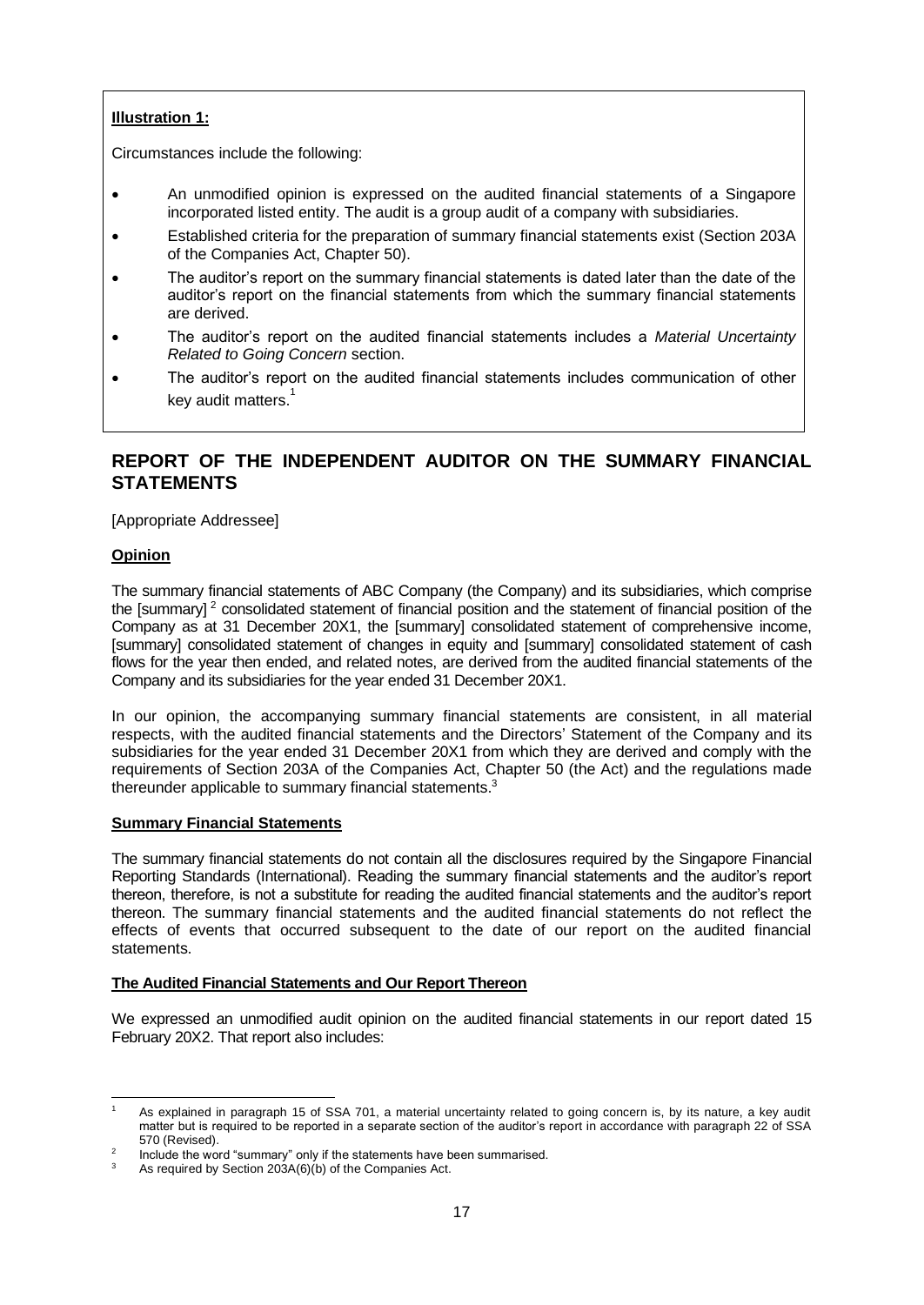- A *Material Uncertainty Related to Going Concern* section that draws attention to Note 6 in the audited financial statements. Note 6 of the audited financial statements indicates that ABC Company incurred a net loss of ZZZ during the year ended 31 December 20X1 and, as of that date, ABC Company's current liabilities exceeded its total assets by YYY. These events or conditions, along with other matters as set forth in Note 6 of the audited financial statements, indicate that a material uncertainty exists that may cast significant doubt on ABC Company's ability to continue as a going concern. These matters are addressed in Note 5 of the summary financial statements.
- The communication of other<sup>4</sup> key audit matters. [Key audit matters are those matters that, in our professional judgement, were of most significance in our audit of the financial statements of the current period.<sup>15</sup>

#### **Management's Responsibility for the Summary Financial Statements**

Management is responsible for the preparation of the summary financial statements in accordance with Section 203A of the Act. In preparing the summary financial statements, Section 203A of the Act requires that the summary financial statements be derived from the annual financial statements and the Directors' Statement for the year ended 31 December 20X1 and be in such form and contain such information as may be specified by regulations made thereunder applicable to summary financial statements.

#### **Auditor's Responsibility**

Our responsibility is to express an opinion on whether the summary financial statements are consistent, in all material respects, with the audited financial statements based on our procedures, which were conducted in accordance with Singapore Standard on Auditing (SSA) 810 (Revised), *Engagements to Report on Summary Financial Statements*.

 $(Firm)$ 

Public Accountants and Chartered Accountants Singapore

\_\_\_\_\_\_\_\_\_\_\_\_\_\_\_\_\_\_\_\_\_\_\_\_\_ (Date)

<sup>4</sup> In the circumstances where there is no material uncertainty related to going concern, inclusion of the word "other" in the statement for the communication of key audit matters would not be necessary.

<sup>&</sup>lt;sup>5</sup> The auditor may include additional explanation about key audit matters considered helpful to users of the auditor's report on the summary financial statements.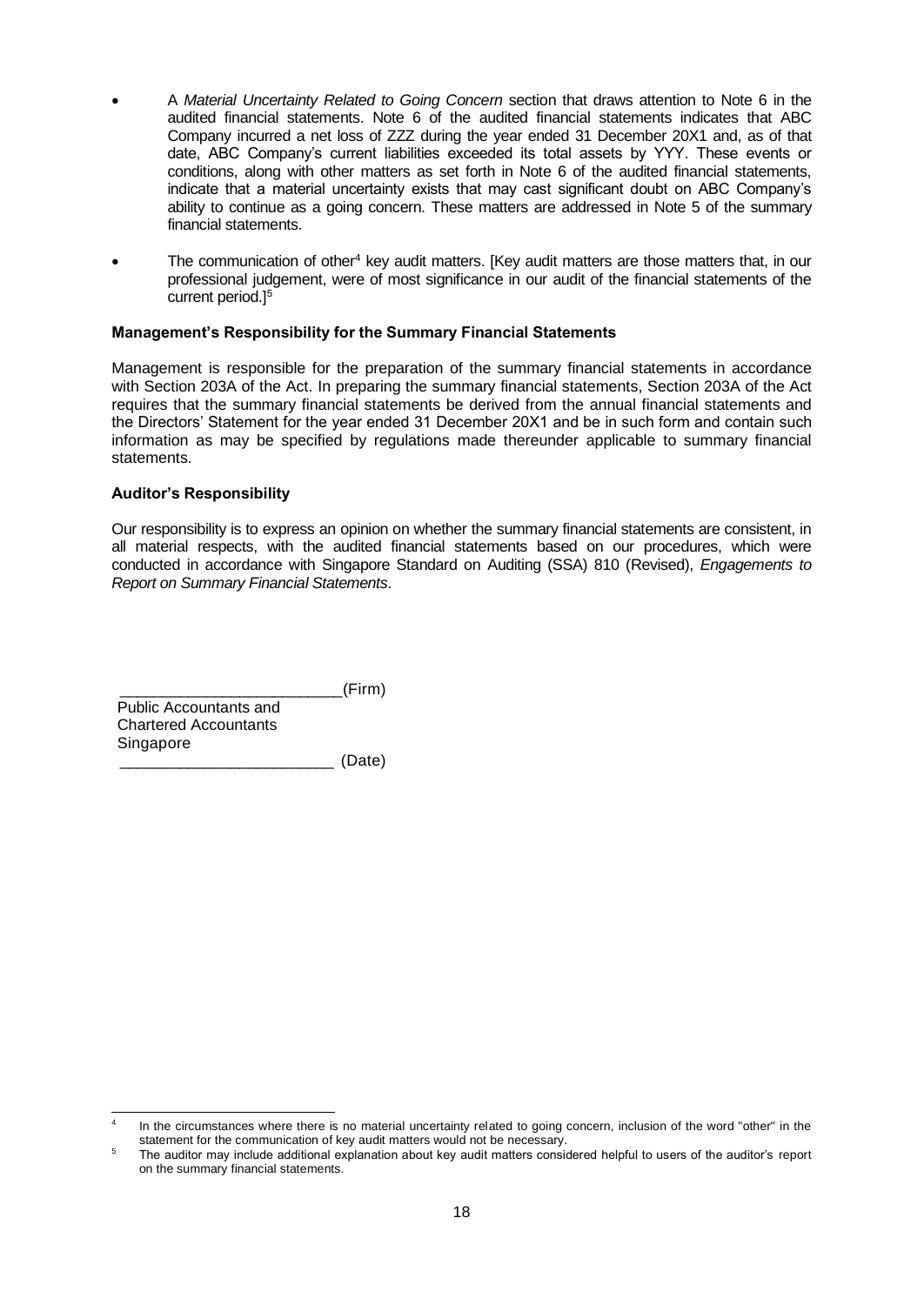### **Illustration 2:**

Circumstances include the following:

- An unmodified opinion is expressed on the audited financial statements.
- Criteria are developed by management and adequately disclosed in Note X. The auditor has determined that the criteria are acceptable in the circumstances.
- The auditor's report on the summary financial statements is dated the same as the date of the auditor's report on the financial statements from which the summary financial statements are derived.
- The auditor's report on the audited financial statements includes a statement that describes an uncorrected material misstatement of the other information. The other information to which this uncorrected material misstatement relates is also information included in a document containing the summary financial statements and the auditor's report thereon.

# **REPORT OF THE INDEPENDENT AUDITOR ON THE SUMMARY FINANCIAL STATEMENTS**

[Appropriate Addressee]

### **Opinion**

The summary financial statements, which comprise the [summary]<sup>6</sup> statement of financial position as at 31 December 20X1, the [summary] statement of comprehensive income, [summary] statement of changes in equity and [summary] statement of cash flows for the year then ended, and related notes, are derived from the audited financial statements of ABC Company for the year ended 31 December 20X1.

In our opinion, the accompanying summary financial statements are consistent, in all material respects, with (or *a fair summary of*) the audited financial statements, on the basis described in Note X.

#### **Summary Financial Statements**

The summary financial statements do not contain all the disclosures required by [describe financial reporting framework applied in the preparation of the audited financial statements of ABC Company]. Reading the summary financial statements and the auditor's report thereon, therefore, is not a substitute for reading the audited financial statements and the auditor's report thereon.

#### **The Audited Financial Statements and Our Report Thereon**

We expressed an unmodified audit opinion on the audited financial statements in our report dated 15 February 20X2. [The audited financial statements are included in the 20X1 Annual Report. The auditor's report on the audited financial statements includes a statement that describes an uncorrected material misstatement of other information within Management's Discussion and Analysis of the 20X1 Annual Report. Management's Discussion and Analysis, and the uncorrected material misstatement of the other information therein, are also contained in the 20X1 Summary Annual Report.] [*Describe the uncorrected material misstatement of the other information*].

<sup>6</sup> Include the word "summary" only if the statements have been summarised.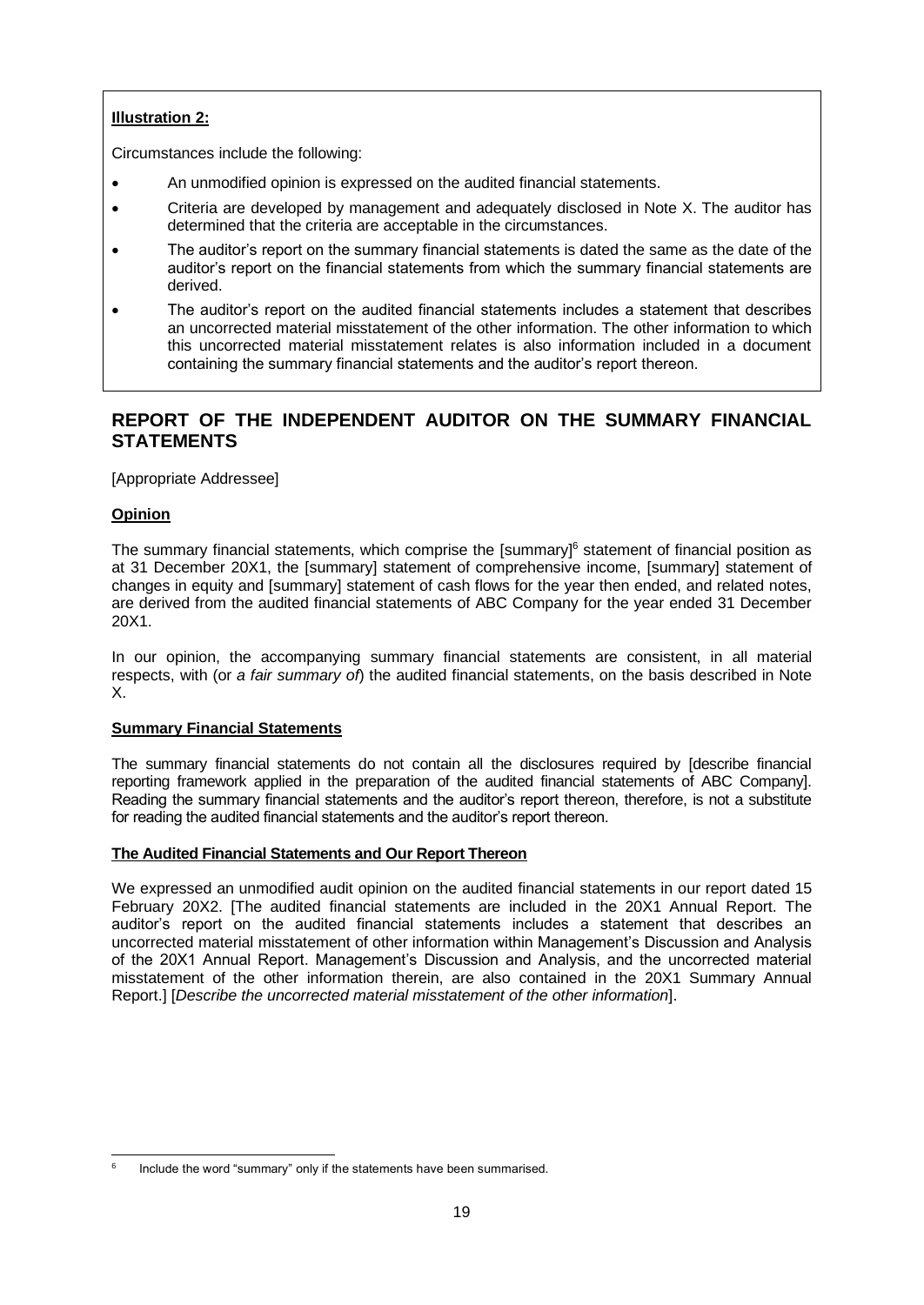#### **Management's**<sup>7</sup> **Responsibility for the Summary Financial Statements**

Management is responsible for the preparation of the summary financial statements on the basis described in Note X.

#### **Auditor's Responsibility**

Our responsibility is to express an opinion on whether the summary financial statements are consistent, in all material respects, with (or *are a fair summary of*) the audited financial statements based on our procedures, which were conducted in accordance with Singapore Standard on Auditing (SSA) 810 (Revised), *Engagements to Report on Summary Financial Statements*.

 $\sqrt{2}$  (Firm)

Public Accountants and Chartered Accountants Singapore

\_\_\_\_\_\_\_\_\_\_\_\_\_\_\_\_\_\_\_\_\_\_\_\_\_ (Date)

<sup>&</sup>lt;sup>7</sup> Or other term that is appropriate in the context of the legal framework in the particular jurisdiction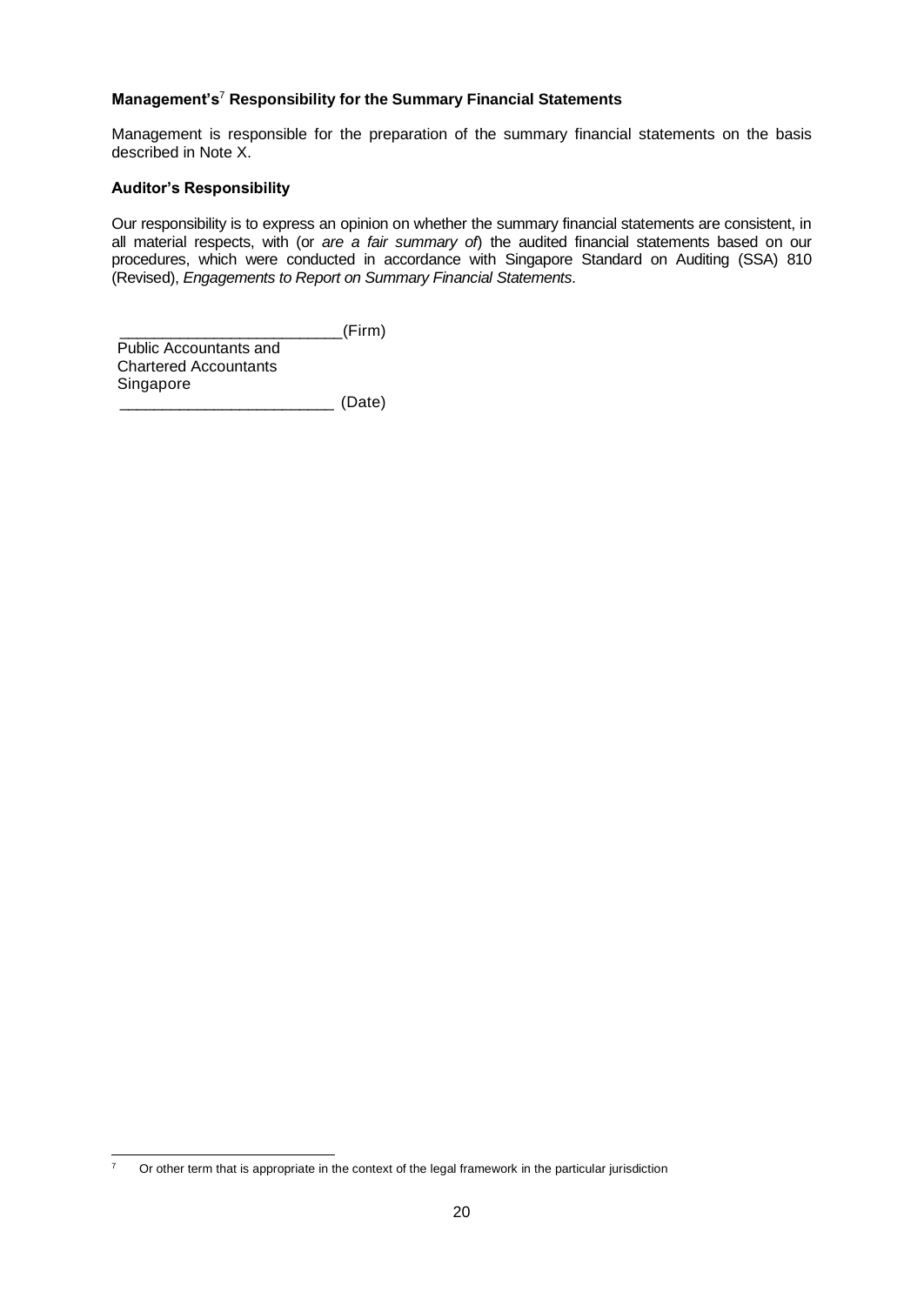#### **Illustration 3:**

Circumstances include the following:

- A qualified opinion is expressed on the audited financial statements.
- Criteria are developed by management and adequately disclosed in Note X. The auditor has determined that the criteria are acceptable in the circumstances.
- The auditor's report on the summary financial statements is dated the same as the date of the auditor's report on the financial statements from which the summary financial statements are derived.

# **REPORT OF THE INDEPENDENT AUDITOR ON THE SUMMARY FINANCIAL STATEMENTS**

[Appropriate Addressee]

### **Opinion**

The summary financial statements, which comprise the [summary]<sup>8</sup> statement of financial position as at 31 December 20X1, the [summary] statement of comprehensive income, [summary] statement of changes in equity and [summary] statement of cash flows for the year then ended, and related notes, are derived from the audited financial statements of ABC Company for the year ended 31 December 20X1. We expressed a qualified audit opinion on those financial statements in our report dated 15 February 20X2.<sup>9</sup>

In our opinion, the accompanying summary financial statements are consistent, in all material respects, with (or *a fair summary of*) the audited financial statements, on the basis described in Note X. However, the summary financial statements are misstated to the equivalent extent as the audited financial statements of ABC Company for the year ended 31 December 20X1.

#### **Summary Financial Statements**

The summary financial statements do not contain all the disclosures required by [describe financial reporting framework applied in the preparation of the audited financial statements of ABC Company]. Reading the summary financial statements and the auditor's report thereon, therefore, is not a substitute for reading the audited financial statements and the auditor's report thereon.

#### **The Audited Financial Statements and Our Report Thereon**

We expressed a qualified audit opinion on the audited financial statements in our report dated 15 February 20X2. The basis for our qualified audit opinion was [that management has not stated the inventories at the lower of cost and net realisable value but has stated them solely at cost, which constitutes a departure from Financial Reporting Standards in Singapore]. ABC Company's records indicate that had management stated the inventories at the lower of cost and net realisable value, an amount of xxx would have been required to write the inventories down to their net realisable value. Accordingly, cost of sales would have been increased by xxx, and income tax, net income and shareholders' equity would have been reduced by xxx, xxx and xxx, respectively.

<sup>8</sup> Include the word "summary" only if the statements have been summarised.

The positioning of this reference to the qualified opinion in the auditor's report on the audited financial statements in the Opinion paragraph on the summary financial statements assists users in understanding that although the auditor has expressed an unmodified opinion on the summary financial statements, the summary financial statements reflect audited financial statements that are materially misstated.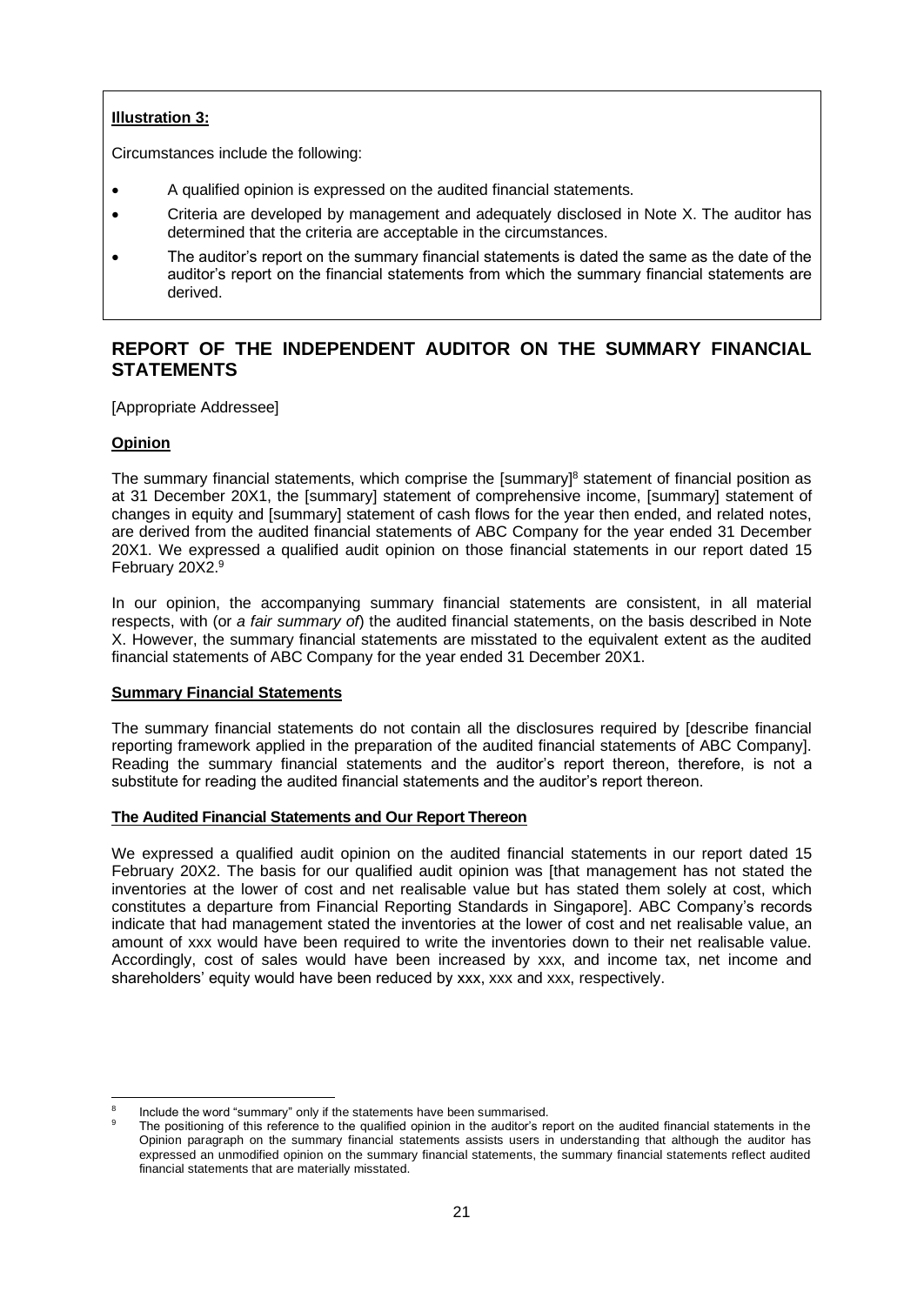# **Management's**<sup>10</sup> **Responsibility for the Summary Financial Statements**

Management is responsible for the preparation of the summary financial statements on the basis described in Note X.

#### **Auditor's Responsibility**

Our responsibility is to express an opinion on whether the summary financial statements are consistent, in all material respects, with (or *are a fair summary of*) the audited financial statements based on our procedures, which were conducted in accordance with Singapore Standard on Auditing (SSA) 810 (Revised), *Engagements to Report on Summary Financial Statements*.

 $\sqrt{2}$  (Firm)

Public Accountants and Chartered Accountants Singapore

\_\_\_\_\_\_\_\_\_\_\_\_\_\_\_\_\_\_\_\_\_\_\_\_\_ (Date)

<sup>&</sup>lt;sup>10</sup> Or other term that is appropriate in the context of the legal framework in the particular jurisdiction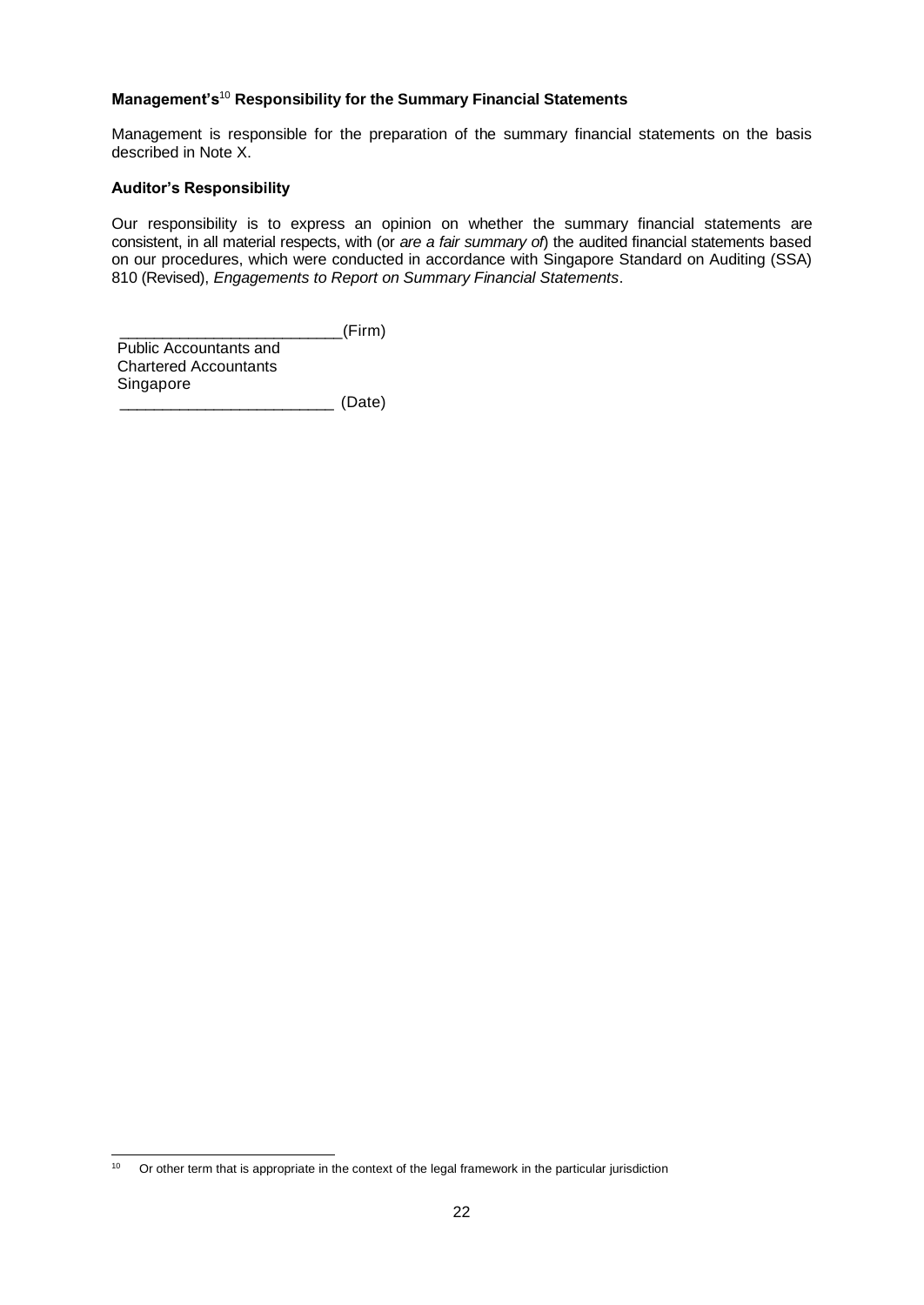#### **Illustration 4:**

Circumstances include the following:

- An adverse opinion is expressed on the audited financial statements.
- Criteria are developed by management and adequately disclosed in Note X. The auditor has determined that the criteria are acceptable in the circumstances.
- The auditor's report on the summary financial statements is dated the same as the date of the auditor's report on the financial statements from which the summary financial statements are derived.

# **REPORT OF THE INDEPENDENT AUDITOR ON THE SUMMARY FINANCIAL STATEMENTS**

[Appropriate Addressee]

#### **Denial of Opinion**

The summary financial statements, which comprise the [summary]<sup>11</sup> statement of financial position as at 31 December 20X1, the [summary] statement of comprehensive income, [summary] statement of changes in equity and [summary] statement of cash flows for the year then ended, and related notes, are derived from the audited financial statements of ABC Company for the year ended 31 December 20X1.

As a result of the adverse opinion on the audited financial statements discussed in *The Audited Financial Statements and our Report Thereon* section of our report, it is inappropriate to express an opinion on the accompanying summary financial statements.

#### **Summary Financial Statements**

The summary financial statements do not contain all the disclosures required by [describe financial reporting framework applied in the preparation of the audited financial statements of ABC Company]. Reading the summary financial statements and the auditor's report thereon, therefore, is not a substitute for reading the audited financial statements and the auditor's report thereon.

#### **The Audited Financial Statements and Our Report Thereon**

In our report dated 15 February 20X2, we expressed an adverse opinion on the audited financial statements of ABC Company for the year ended 31 December 20X1. The basis for our adverse opinion was [describe basis for adverse audit opinion].

#### **Management's**<sup>12</sup> **Responsibility for the Summary Financial Statements**

Management is responsible for the preparation of the summary financial statements on the basis described in Note X.

#### **Auditor's Responsibility**

Our responsibility is to express an opinion on whether the summary financial statements are consistent, in all material respects, with (or *are a fair summary of*) the audited financial statements based on our procedures, which were conducted in accordance with Singapore Standard on Auditing (SSA) 810 (Revised), *Engagements to Report on Summary Financial Statements*.

<sup>&</sup>lt;sup>11</sup> Include the word "summary" only if the statements have been summarised.<br><sup>12</sup> Or other term that is appropriate in the context of the legal framework in the

Or other term that is appropriate in the context of the legal framework in the particular jurisdiction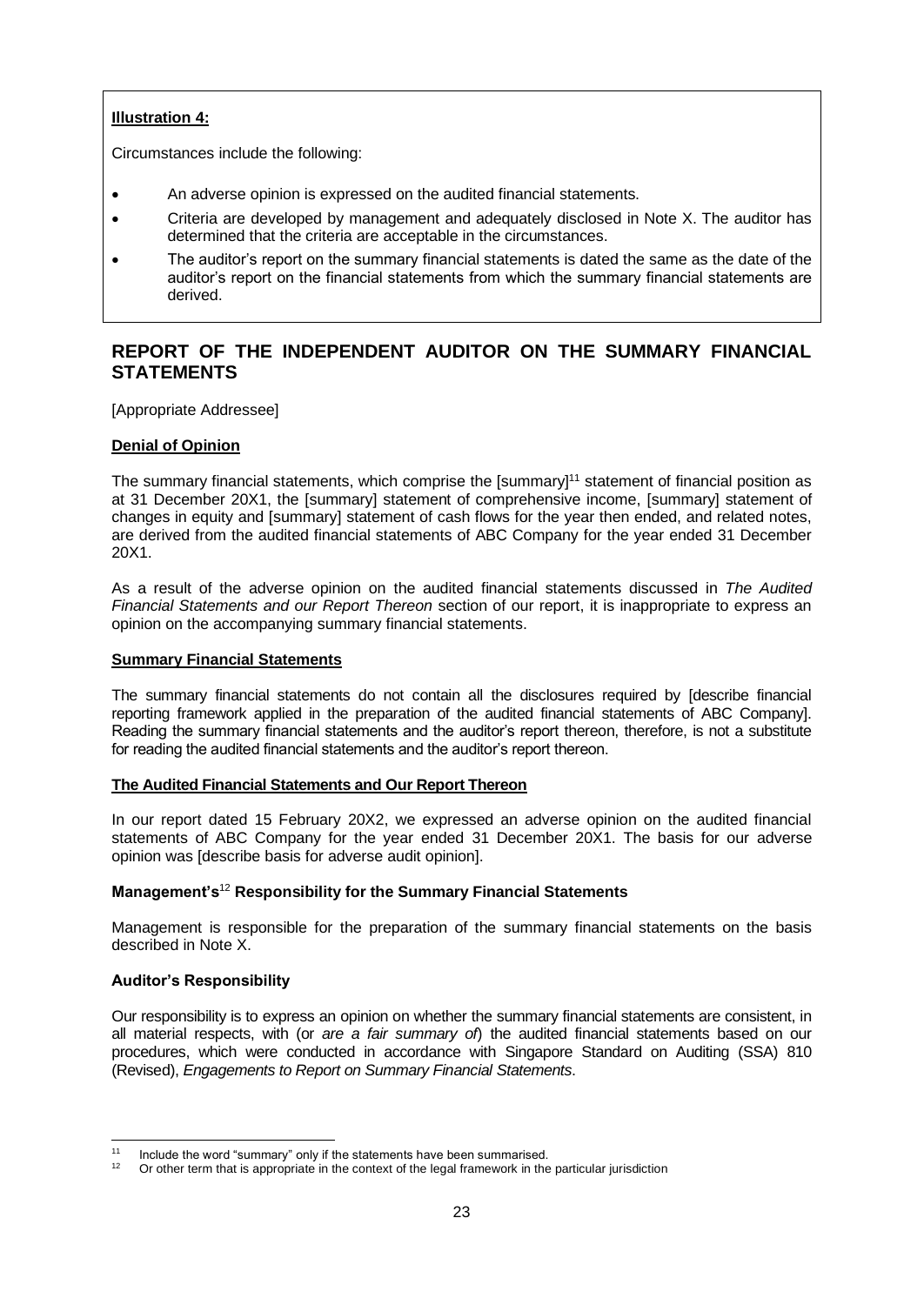\_\_\_\_\_\_\_\_\_\_\_\_\_\_\_\_\_\_\_\_\_\_\_\_\_\_(Firm)

Public Accountants and Chartered Accountants Singapore \_\_\_\_\_\_\_\_\_\_\_\_\_\_\_\_\_\_\_\_\_\_\_\_\_ (Date)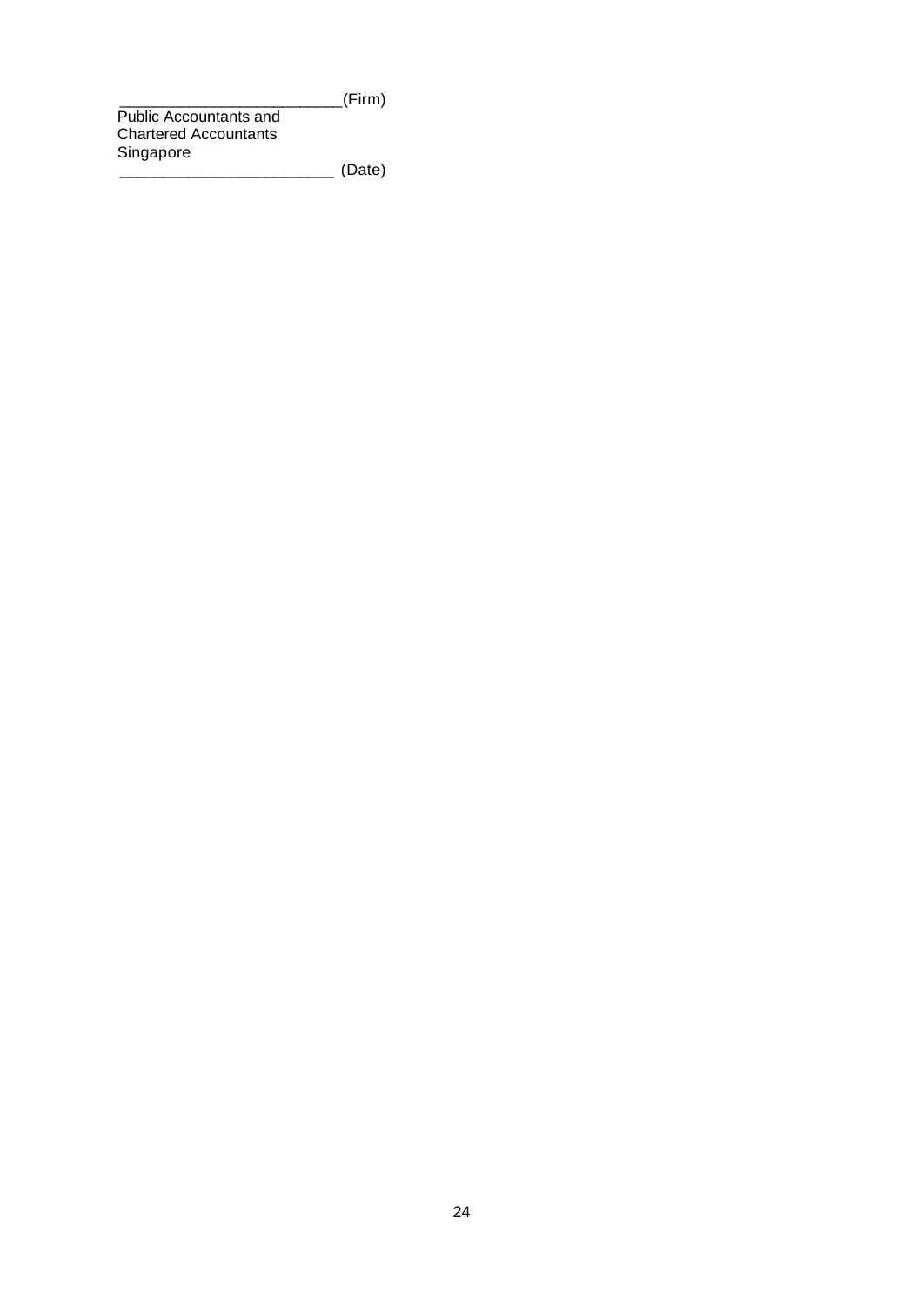#### **Illustration 5:**

Circumstances include the following:

- An unmodified opinion is expressed on the audited financial statements.
- Established criteria for the preparation of summary financial statements exist.
- The auditor concludes that it is not possible to express an unmodified opinion on the summary financial statements.
- The auditor's report on the summary financial statements is dated the same as the date of the auditor's report on the financial statements from which the summary financial statements are derived.

# **REPORT OF THE INDEPENDENT AUDITOR ON THE SUMMARY FINANCIAL STATEMENTS**

[Appropriate Addressee]

#### **Adverse Opinion**

The summary financial statements, which comprise the [summary]<sup>13</sup> statement of financial position as at 31 December 20X1, the [summary] statement of comprehensive income, [summary] statement of changes in equity and [summary] statement of cash flows for the year then ended, and related notes, are derived from the audited financial statements of ABC Company for the year ended 31 December 20X1.

In our opinion, because of the significance of the matter described in the *Basis for Adverse Opinion* section, the accompanying summary financial statements are not consistent with (or *a fair summary of*) the audited financial statements of ABC Company for the year ended 31 December 20X1, in accordance with [describe established criteria].

#### **Basis for Adverse Opinion**

[Describe matter that caused the summary financial statements not to be consistent, in all material respects, with (or *a fair summary of*) the audited financial statements, in accordance with the applied criteria.]

#### **Summary Financial Statements**

The summary financial statements do not contain all the disclosures required by [describe financial reporting framework applied in the preparation of the audited financial statements of ABC Company]. Reading the summary financial statements and the auditor's report thereon, therefore, is not a substitute for reading the audited financial statements and the auditor's report thereon.

#### **The Audited Financial Statements and Our Report Thereon**

We expressed an unmodified audit opinion on the audited financial statements in our report dated 15 February 20X2.

#### **Management's**<sup>14</sup> **Responsibility for the Summary Audited Financial Statements**

Management is responsible for the preparation of the summary financial statements in accordance with [describe established criteria].

<sup>13</sup> Include the word "summary" only if the statements have been summarised.<br>14 Or other term that is appropriate in the context of the local framework in the

Or other term that is appropriate in the context of the legal framework in the particular jurisdiction